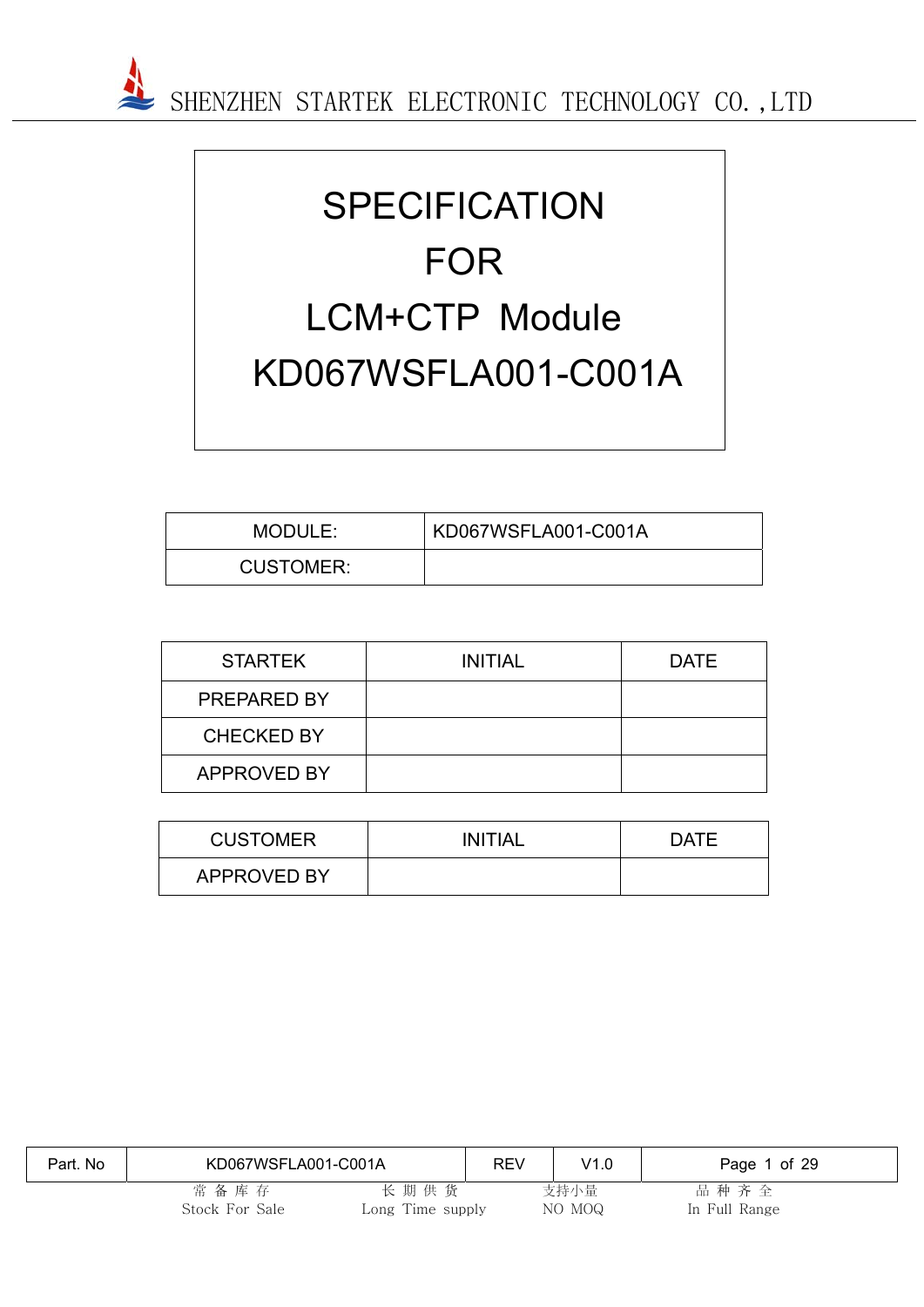

# **Revision History**

| <u></u>    |          |      |             |
|------------|----------|------|-------------|
| Date       | Rev. No. | Page | Summary     |
| 2018.01.26 | V1.0     | ALL  | FIRST ISSUE |
|            |          |      |             |
|            |          |      |             |
|            |          |      |             |
|            |          |      |             |
|            |          |      |             |
|            |          |      |             |
|            |          |      |             |
|            |          |      |             |
|            |          |      |             |
|            |          |      |             |
|            |          |      |             |
|            |          |      |             |
|            |          |      |             |
|            |          |      |             |
|            |          |      |             |
|            |          |      |             |
|            |          |      |             |
|            |          |      |             |
|            |          |      |             |
|            |          |      |             |
|            |          |      |             |
|            |          |      |             |
|            |          |      |             |
|            |          |      |             |
|            |          |      |             |
|            |          |      |             |
|            |          |      |             |

| Part. No | KD067WSFLA001-C001A    |                          | <b>REV</b> | V1.0           | Page 2 of 29          |
|----------|------------------------|--------------------------|------------|----------------|-----------------------|
|          | 常备库存<br>Stock For Sale | 长期供货<br>Long Time supply |            | 支持小量<br>NO MOQ | 品种齐全<br>In Full Range |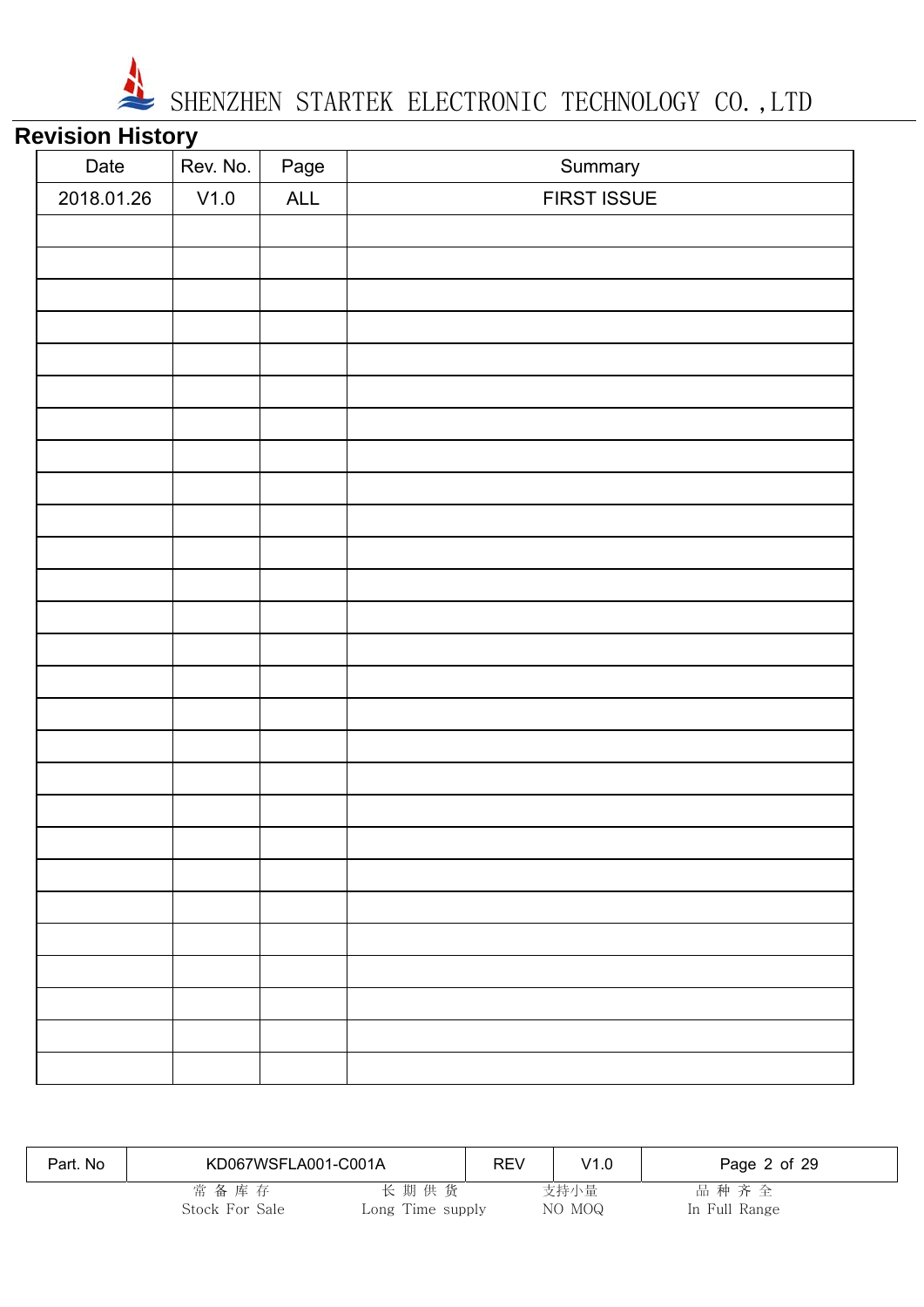# Contents

| Part. No | KD067WSFLA001-C001A    |                          | <b>REV</b> | V1.0           | Page 3 of 29          |
|----------|------------------------|--------------------------|------------|----------------|-----------------------|
|          | 常备库存<br>Stock For Sale | 长期供货<br>Long Time supply |            | 支持小量<br>NO MOQ | 品种齐全<br>In Full Range |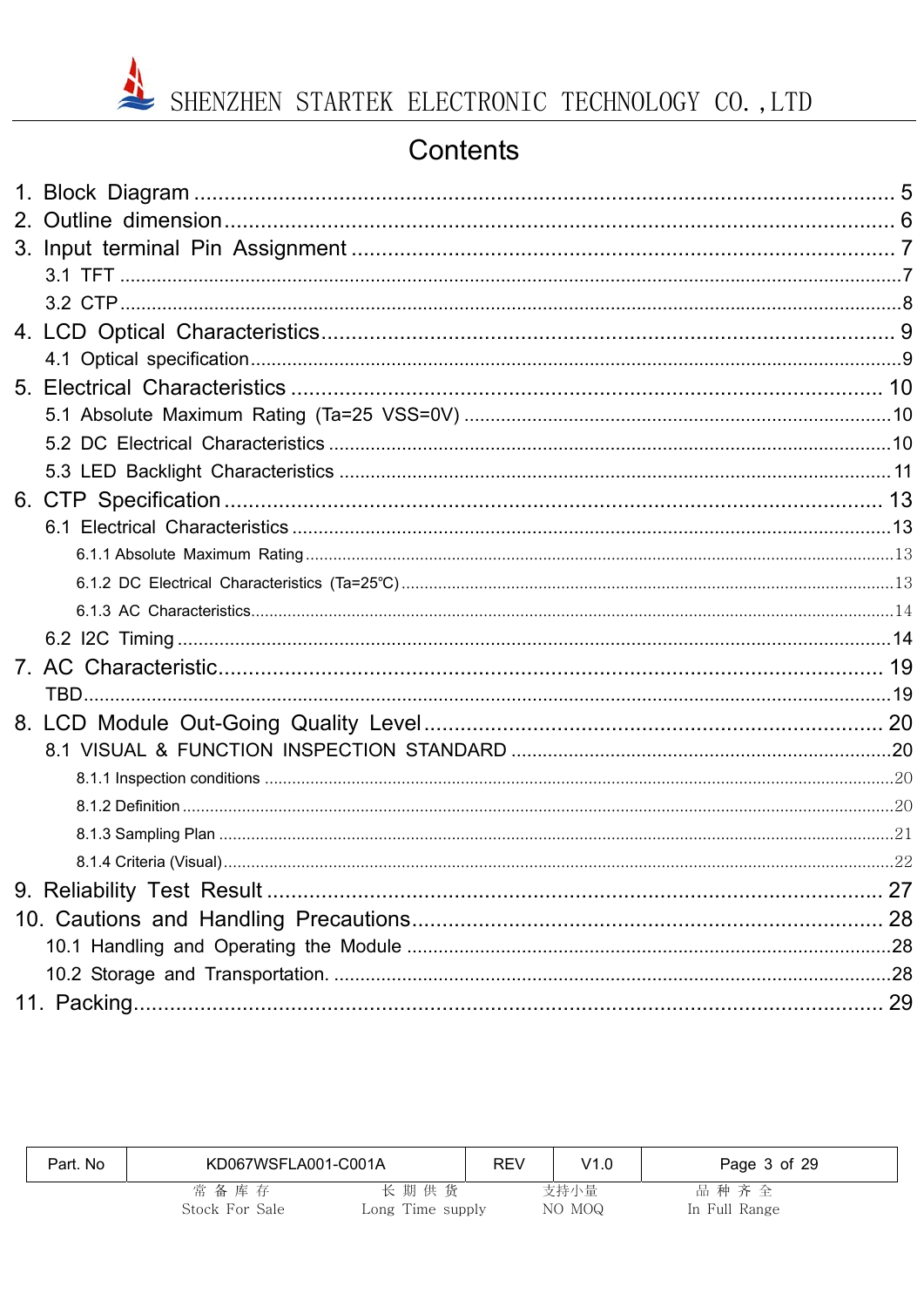

## \* Description

This is a color active matrix TFT (Thin Film Transistor) LCD (liquid crystal display) that uses amorphous silico n TFT as a switching device. This model is composed of a Transmissive type TFT-LCD Panel, driver circuit, back-light unit. The resolution of a 6.7'TFT-LCD contains 1920X1080 pixels, and can display up to 65K/262K /16.7M colors.

#### **\* Features**

-Low Input Voltage: 3.3V (TYP)

-Display Colors of TFT LCD: 65K/262K/16.7M colors

Interface: 6/8BIT LVDS+EBD

| <b>General Information</b><br><b>Items</b> | <b>Specification</b>               | <b>Unit</b>  | <b>Note</b> |
|--------------------------------------------|------------------------------------|--------------|-------------|
|                                            | <b>Main Panel</b>                  |              |             |
| Display area(AA)                           | 148.32(H) *83.43(V) (6.7inch)      | mm           |             |
| CTP area(AA)                               | 149.52(H) *84.63(V)                |              |             |
| Driver element                             | <b>TFT active matrix</b>           |              |             |
| Display colors                             | 65K/262K/16.7M                     | colors       |             |
| Number of pixels                           | 1920(RGB)*1080                     | dots         |             |
| <b>TFT Pixel arrangement</b>               | <b>RGB</b> vertical stripe         |              |             |
| Pixel pitch                                | $0.07725(H) \times 0.07725(V)$     | mm           |             |
| Viewing angle                              | <b>ALL</b>                         | o'clock      |             |
| <b>LCM Driver IC</b>                       | N/A                                |              |             |
| <b>CTP Driver IC</b>                       | GT911                              |              |             |
| Display mode                               | <b>Transmissive/Normally Black</b> |              |             |
| Touch and LCM Bonding Technology           | Tape Bonding                       |              |             |
| Operating temperature                      | $-20 - +70$                        | $^{\circ}$ C |             |
| Storage temperature                        | $-30 - +80$                        | $^{\circ}$ C |             |

#### **\* Mechanical Information**

|                | <b>Item</b>   | Min. | Typ.   | Max. | <b>Unit</b> | <b>Note</b> |
|----------------|---------------|------|--------|------|-------------|-------------|
|                | Horizontal(H) |      | 161.12 |      | mm          | -           |
| Module<br>size | Vertical(V)   |      | 97.68  |      | mm          | -           |
|                | Depth(D)      |      | 7.12   |      | mm          |             |
|                | Weight        |      | TBD    |      | g           |             |

| Part. No | KD067WSFLA001-C001A       |                          | <b>REV</b> | V1.0           | Page 4 of 29          |  |
|----------|---------------------------|--------------------------|------------|----------------|-----------------------|--|
|          | 常 备 库 存<br>Stock For Sale | 长期供货<br>Long Time supply |            | 支持小量<br>NO MOQ | 品种齐全<br>In Full Range |  |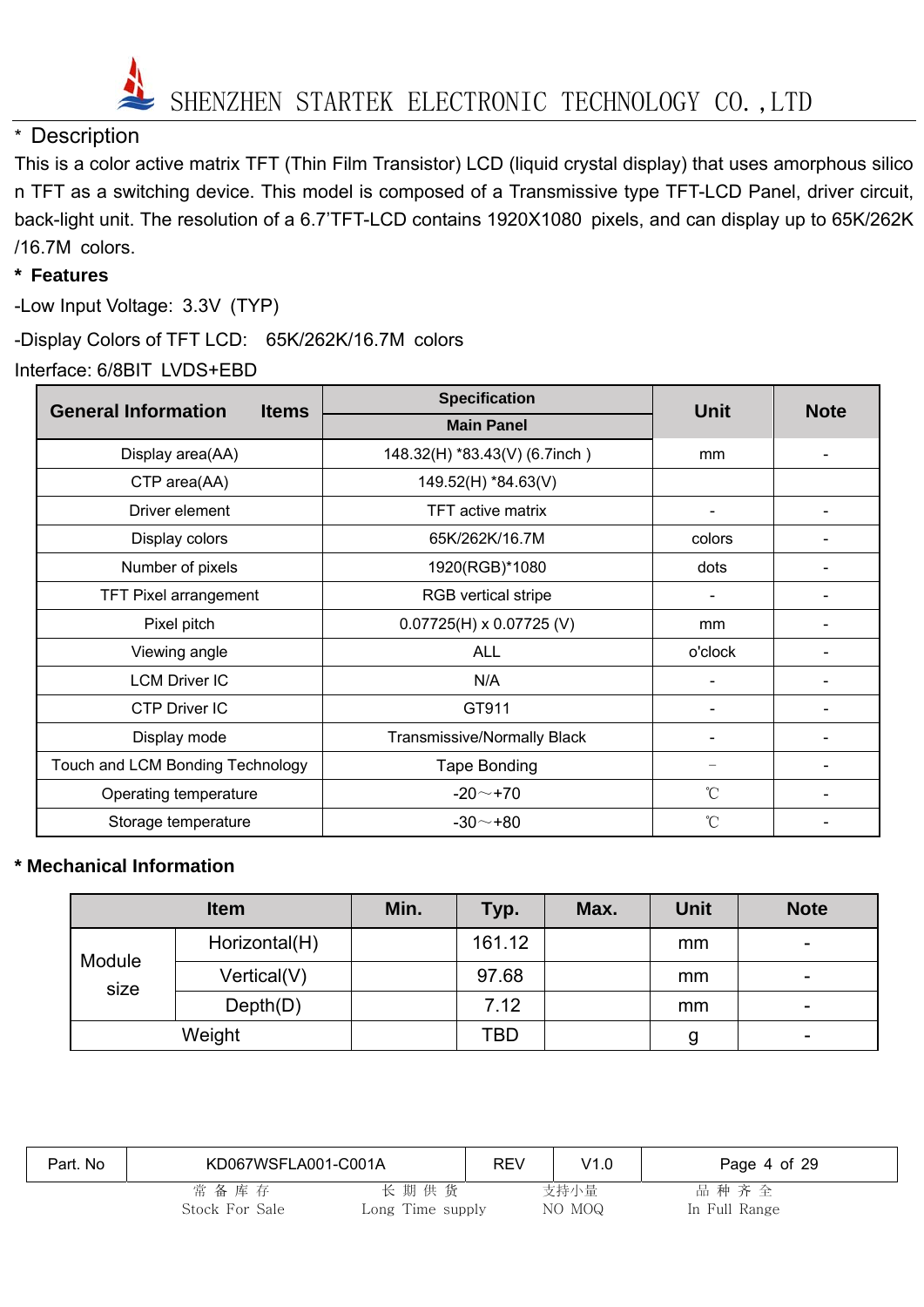# **1. Block Diagram**



| Part, No | KD067WSFLA001-C001A       |                          | <b>REV</b> | V1.0           | Page 5 of 29          |
|----------|---------------------------|--------------------------|------------|----------------|-----------------------|
|          | 常 备 库 存<br>Stock For Sale | 长期供货<br>Long Time supply |            | 支持小量<br>NO MOQ | 品种齐全<br>In Full Range |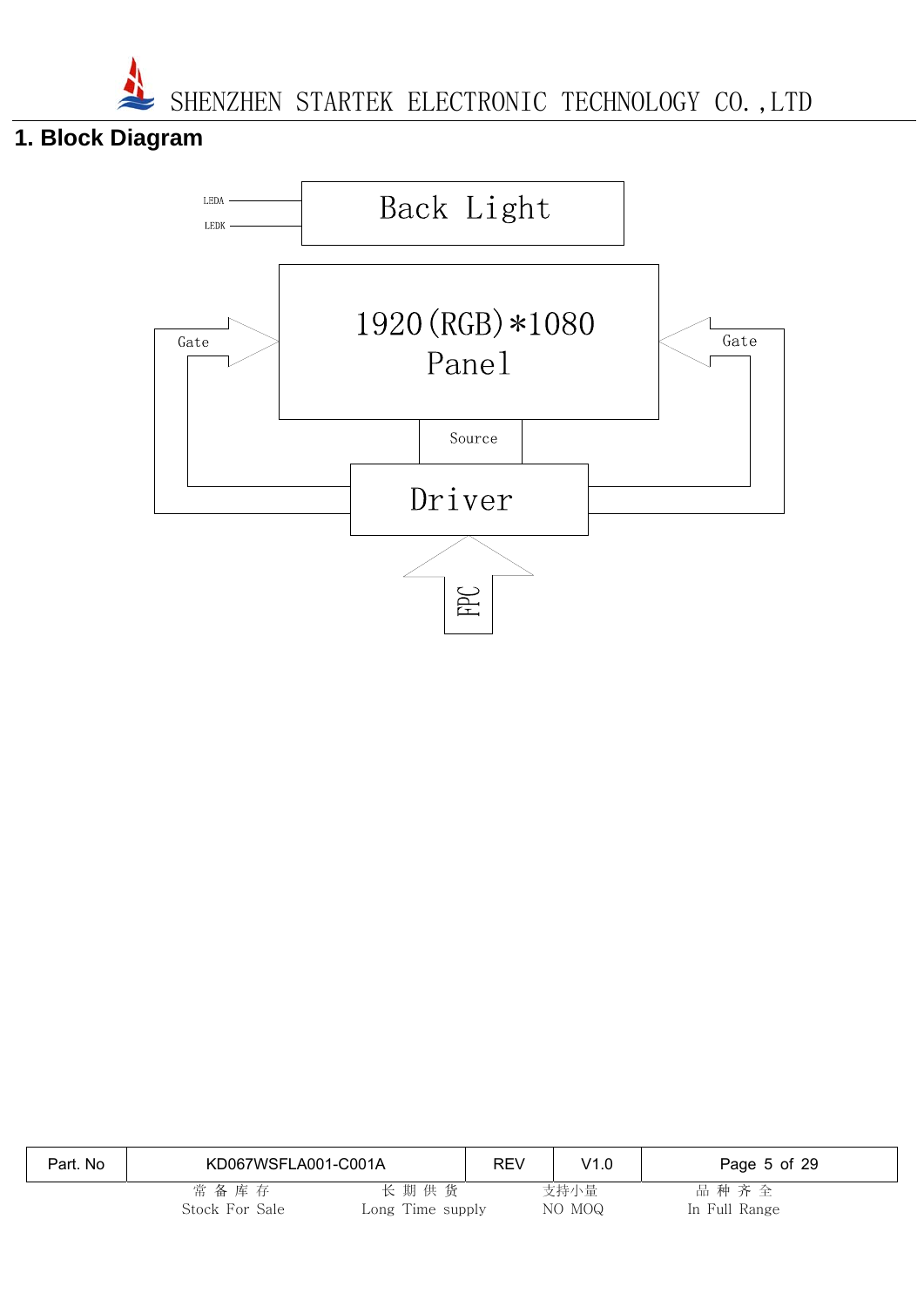# **2. Outline dimension**



| Part, No | KD067WSFLA001-C001A |                  | REV | V1.0   | Page 6 of 29  |
|----------|---------------------|------------------|-----|--------|---------------|
|          | 常备库存                | 长期供货             |     | 支持小量   | 品种齐全          |
|          | Stock For Sale      | Long Time supply |     | NO MOQ | In Full Range |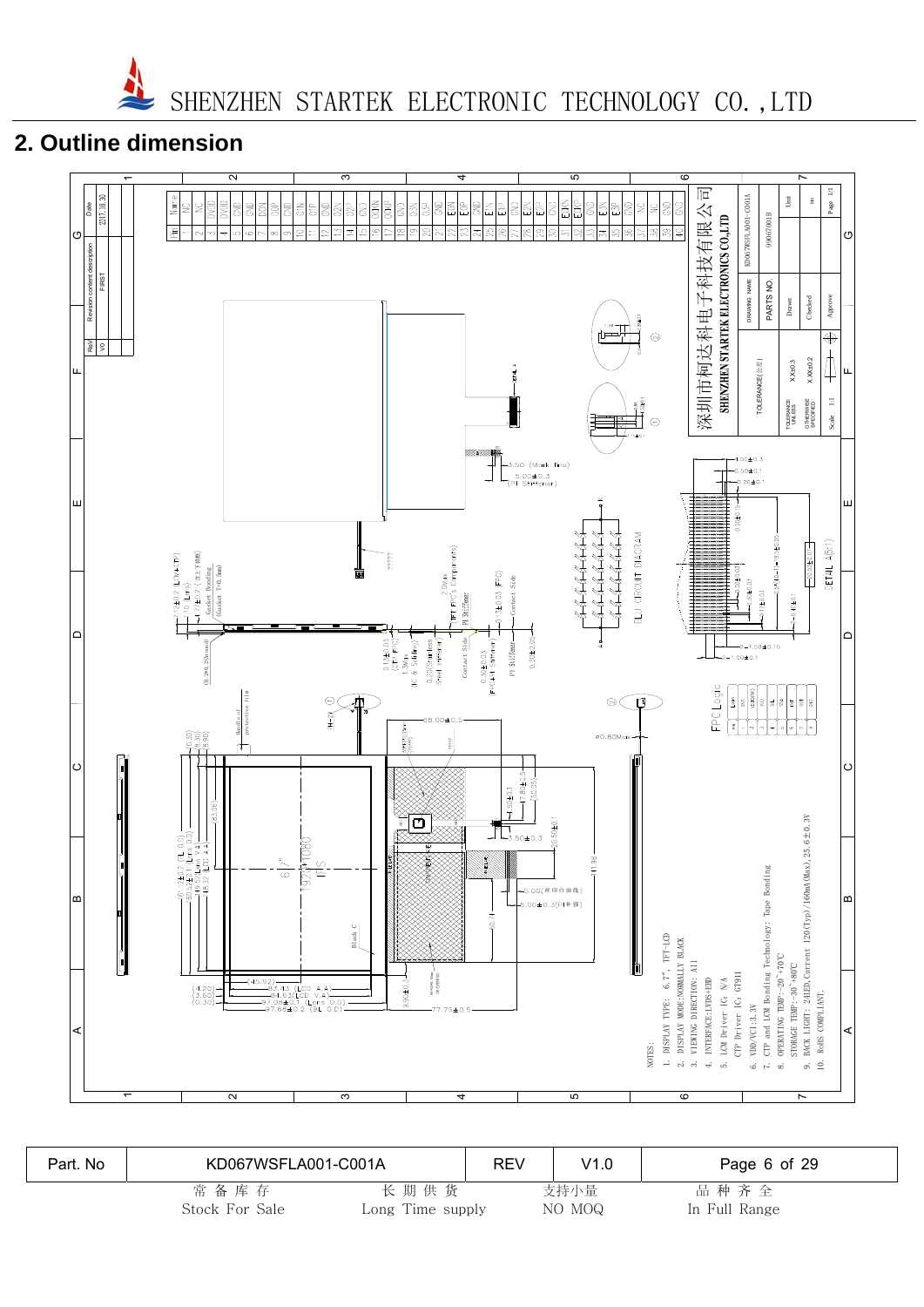# **3. Input terminal Pin Assignment**

| <b>3.1 TFT</b> |                  |                                 |     |
|----------------|------------------|---------------------------------|-----|
| NO.            | <b>SYMBOL</b>    | <b>DISCRIPTION</b>              | I/O |
| 1              | <b>NC</b>        | $\blacksquare$                  |     |
| $\overline{2}$ | <b>NC</b>        | $\overline{\phantom{a}}$        |     |
| 3              | <b>DVDD</b>      | Supply voltage (3.3V).          | P   |
| 4              | <b>DVDD</b>      | Supply voltage (3.3V).          | P   |
| 5              | <b>GND</b>       | Ground.                         | P   |
| 6              | <b>GND</b>       | Ground.                         | P   |
| $\overline{7}$ | <b>DON</b>       | - LVDS differential data input  |     |
| 8              | D <sub>0</sub> P | + LVDS differential data input  |     |
| 9              | <b>GND</b>       | Ground.                         | P   |
| 10             | D <sub>1</sub> N | - LVDS differential data input  | I   |
| 11             | D <sub>1</sub> P | + LVDS differential data input  | I   |
| 12             | <b>GND</b>       | Ground.                         | P   |
| 13             | D <sub>2</sub> N | - LVDS differential data input  |     |
| 14             | D <sub>2</sub> P | + LVDS differential data input  |     |
| 15             | <b>GND</b>       | Ground.                         | P   |
| 16             | <b>OCKN</b>      | - LVDS differential clock input |     |
| 17             | <b>OCKP</b>      | + LVDS differential clock input |     |
| 18             | <b>GND</b>       | Ground.                         | P   |
| 19             | D <sub>3</sub> N | LVDS differential data input    |     |
| 20             | D <sub>3</sub> P | + LVDS differential data input  |     |
| 21             | <b>GND</b>       | Ground.                         | P   |
| 22             | <b>EON</b>       | - LVDS1 differential data input |     |
| 23             | E <sub>0</sub> P | + LVDS1 differential data input |     |
| 24             | <b>GND</b>       | Ground.                         | P   |

| Part. No | KD067WSFLA001-C001A    |                          | <b>REV</b> | V1.0           | Page 7 of 29          |
|----------|------------------------|--------------------------|------------|----------------|-----------------------|
|          | 常备库存<br>Stock For Sale | 长期供货<br>Long Time supply |            | 支持小量<br>NO MOQ | 品种齐全<br>In Full Range |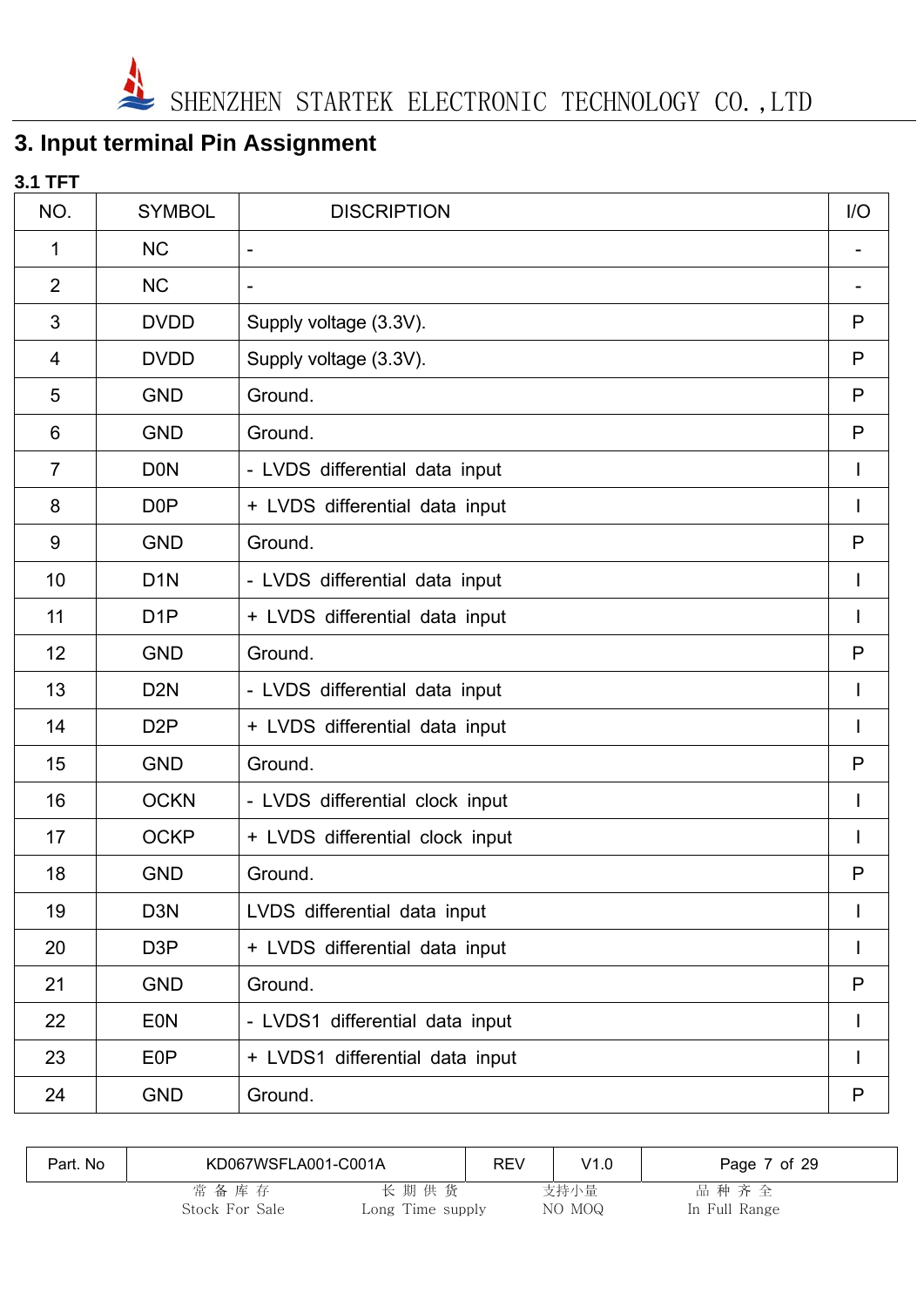

| 25 | E <sub>1</sub> N | - LVDS1 differential data input  | I            |
|----|------------------|----------------------------------|--------------|
| 26 | E <sub>1</sub> P | + LVDS1 differential data input  | Ш            |
| 27 | <b>GND</b>       | Ground.                          | P            |
| 28 | E <sub>2N</sub>  | - LVDS1 differential data input  | L            |
| 29 | E <sub>2</sub> P | + LVDS1 differential data input  | $\mathsf{I}$ |
| 30 | <b>GND</b>       | Ground.                          | P            |
| 31 | <b>ECKN</b>      | - LVDS1 differential clock input | $\mathbf{I}$ |
| 32 | <b>ECKP</b>      | + LVDS1 differential clock input |              |
| 33 | <b>GND</b>       | Ground.                          | P            |
| 34 | E <sub>3</sub> N | - LVDS1 differential data input  | $\mathsf{I}$ |
| 35 | E <sub>3</sub> P | + LVDS1 differential data input  |              |
| 36 | <b>GND</b>       | Ground.                          | P            |
| 37 | <b>NC</b>        | $\overline{\phantom{0}}$         |              |
| 38 | <b>NC</b>        | $\overline{\phantom{0}}$         |              |
| 39 | <b>GND</b>       | Ground.                          | P            |
| 40 | <b>GND</b>       | Ground.                          | P            |

### **3.2 CTP**

| NO.            | <b>SYMBOL</b> | <b>DISCRIPTION</b>              | $\overline{1}/\overline{O}$ |
|----------------|---------------|---------------------------------|-----------------------------|
|                | <b>GND</b>    | Ground.                         | P                           |
| 2              | <b>VDDIO</b>  | I/O power supply voltage.       | P                           |
| 3              | <b>VDD</b>    | Supply voltage.                 | P                           |
| $\overline{4}$ | <b>SCL</b>    | I2C clock input.                |                             |
| 5              | <b>SDA</b>    | I2C data input and output       | I/O                         |
| $6\phantom{1}$ | <b>INT</b>    | External interrupt to the host. |                             |
| 7              | <b>RST</b>    | External Reset, Low is active.  |                             |
| 8              | <b>GND</b>    | Ground.                         | P                           |

| Part. No | KD067WSFLA001-C001A |                  | <b>REV</b> | V1.0   | Page 8 of 29  |
|----------|---------------------|------------------|------------|--------|---------------|
|          | 常备库存                | 长期供货             |            | 支持小量   | 品种齐全          |
|          | Stock For Sale      | Long Time supply |            | NO MOQ | In Full Range |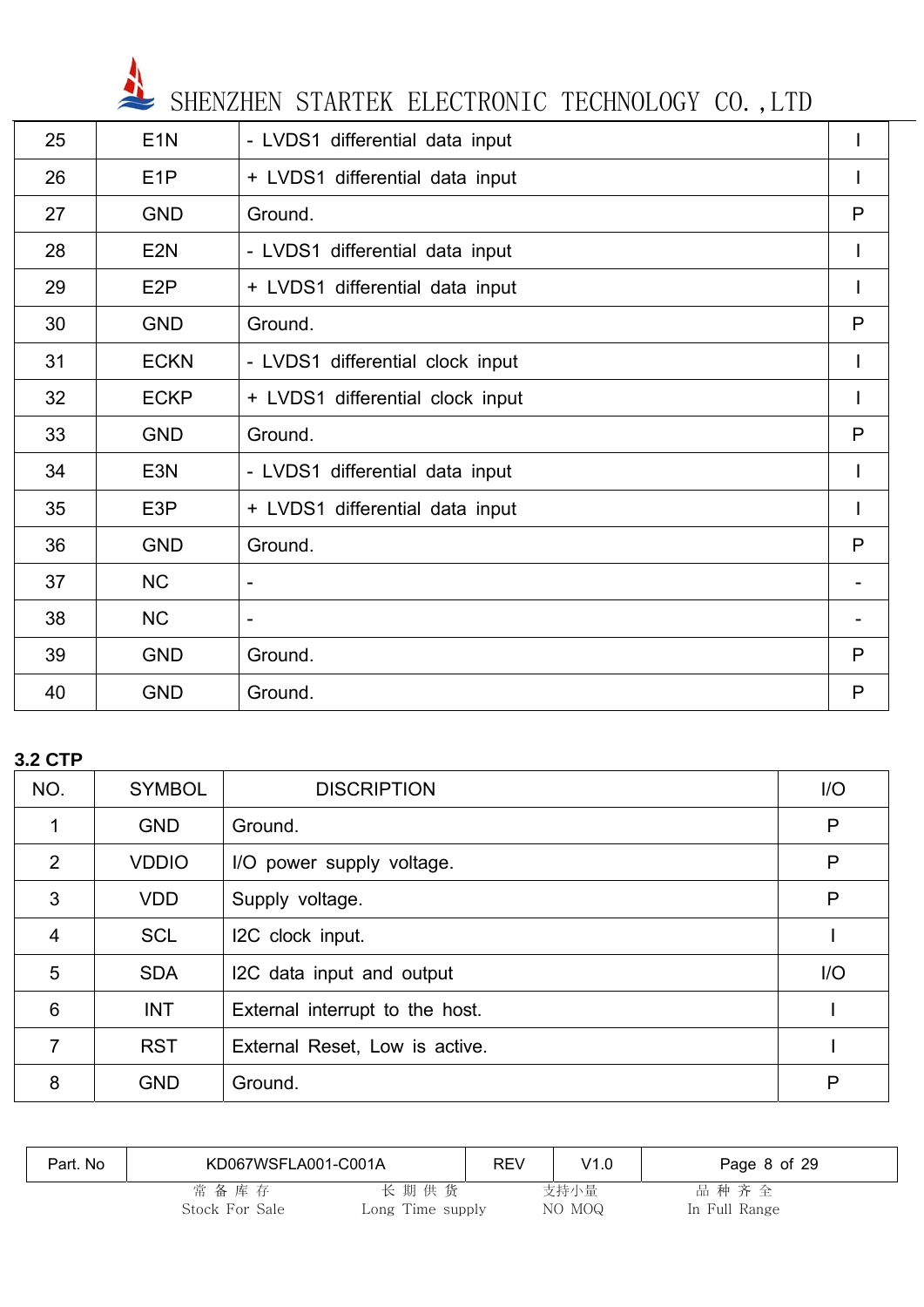

# **4. LCD Optical Characteristics**

# 4.1 Optical specification

| Item                         |                   | Symbol                | Condition               | Min.                     | Typ.       | Max.   | Unit. | <b>Note</b>    |
|------------------------------|-------------------|-----------------------|-------------------------|--------------------------|------------|--------|-------|----------------|
| <b>Contrast Ratio</b>        |                   | <b>CR</b>             | $\Theta = 0$            | --                       | <b>TBD</b> | $-$    |       | $\overline{2}$ |
| Response<br>time             | Rising<br>Falling | $T_{R+}T_F$           | Normal viewing<br>angle | --                       | --         | --     | msec  | 3              |
| Color gamut                  |                   | $S(\%)$               |                         | --                       | <b>TBD</b> |        | $\%$  |                |
|                              |                   | $W_X$                 |                         | 0.2764                   | 0.3164     | 0.3564 |       |                |
|                              | White             | $W_Y$                 |                         | 0.3120                   | 0.3520     | 0.3920 |       |                |
|                              |                   | Rx                    |                         | 0.5509                   | 0.5909     | 0.6309 |       |                |
| <b>Color Filter</b>          | Red               | $R_Y$                 |                         | 0.2885                   | 0.3285     | 0.3685 |       |                |
| Chromacicity                 | Green             | $G_X$                 |                         | 0.2920                   | 0.3320     | 0.3720 |       |                |
|                              |                   | $G_Y$                 |                         | 0.4914                   | 0.5314     | 0.5714 |       |                |
|                              |                   | $B_X$                 |                         | 0.1185                   | 0.1585     | 0.1985 |       |                |
|                              | <b>Blue</b>       | $B_Y$                 |                         | 0.1172                   | 0.1572     | 0.1972 |       |                |
|                              |                   | $\Theta$ L            |                         | --                       | 80         | --     |       |                |
|                              | Hor.              | $\Theta$ R            |                         | --                       | 80         | --     |       |                |
| Viewing angle                |                   | $\Theta$ U            | CR>10                   | $\overline{\phantom{a}}$ | 80         | $- -$  |       |                |
|                              | Ver.              | $\Theta$ <sub>D</sub> |                         | --                       | 80         | --     |       |                |
| <b>Option View Direction</b> |                   |                       |                         | <b>ALL</b>               |            |        |       |                |

| Part. No | KD067WSFLA001-C001A    |                          | REV | V1.0           | Page 9 of 29          |
|----------|------------------------|--------------------------|-----|----------------|-----------------------|
|          | 常备库存<br>Stock For Sale | 长期供货<br>Long Time supply |     | 支持小量<br>NO MOQ | 品种齐全<br>In Full Range |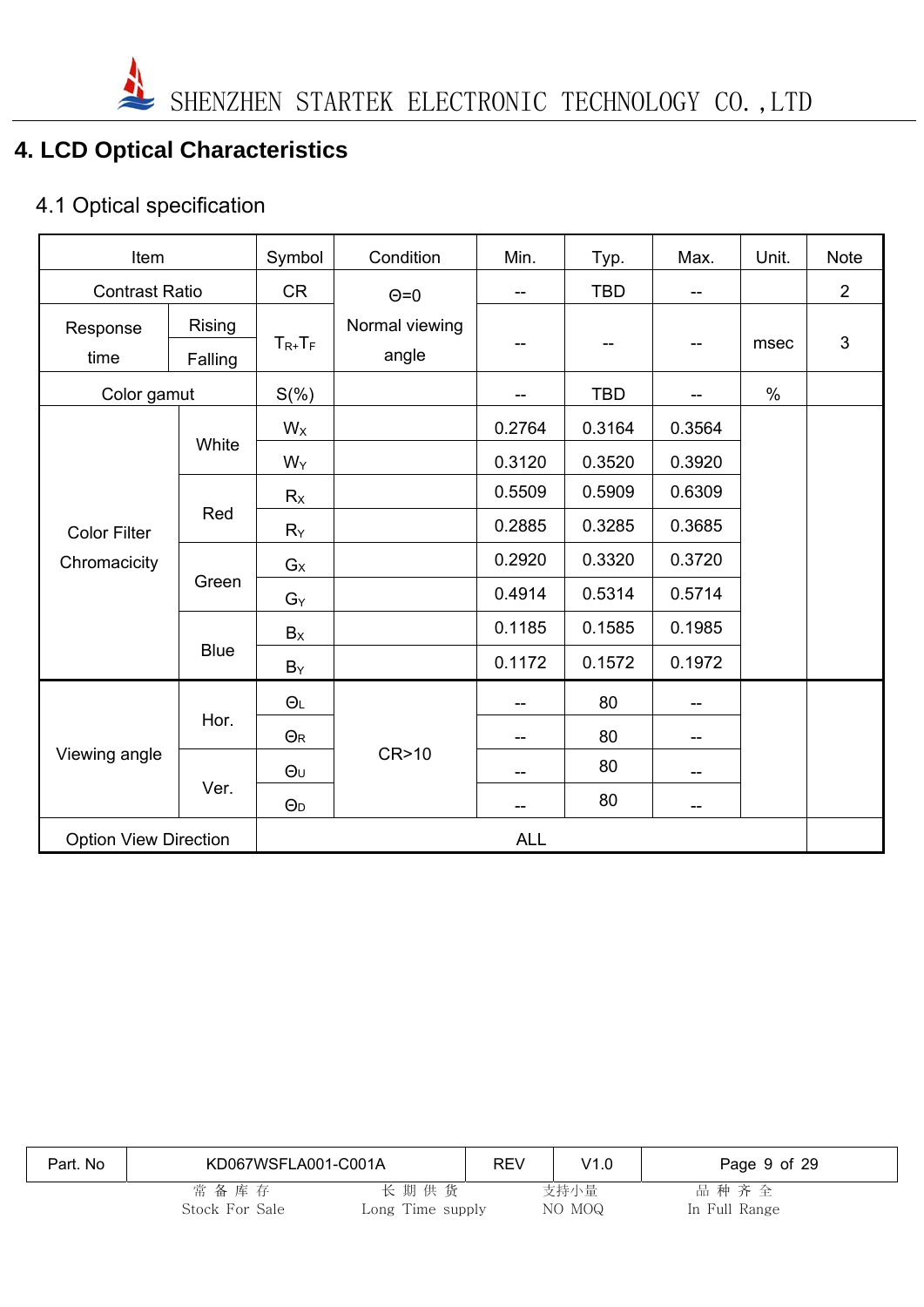# **5. Electrical Characteristics**

### **5.1 Absolute Maximum Rating (Ta=25 VSS=0V)**

| <b>Characteristics</b>        | <b>Symbol</b>              | Min.   | Max.  | <b>Unit</b>     |
|-------------------------------|----------------------------|--------|-------|-----------------|
| <b>Digital Supply Voltage</b> | <b>DVDD</b>                | $-0.3$ | 4.0   | V               |
| Operating temperature         | Тор                        | $-20$  | $+70$ | $^{\circ}$ C    |
| Storage temperature           | $\mathsf{T}_{\texttt{ST}}$ | $-30$  | $+80$ | $\rm ^{\circ}C$ |

NOTE: If the absolute maximum rating of even is one of the above parameters is exceeded even momentarily, the quality of the product may be degraded. Absolute maximum ratings, therefore, specify the values exceeding which the product may be physically damaged. Be sure to use the product within the range of the absolute maximum ratings.

#### **5.2 DC Electrical Characteristics**

| <b>Characteristics</b>        | <b>Symbol</b>         | Min.               | Typ.       | Max.                  | <b>Unit</b> | <b>Note</b> |
|-------------------------------|-----------------------|--------------------|------------|-----------------------|-------------|-------------|
| <b>Digital Supply Voltage</b> | <b>DVDD</b>           | 3.0                | 3.3        | 3.6                   | V           |             |
| <b>Digital Supply current</b> | <b>IDD</b>            | --                 | <b>TBD</b> | --                    | mA          |             |
|                               | V <sub>IH</sub>       | 0.7V <sub>DD</sub> |            | <b>V<sub>DD</sub></b> | V           |             |
| Level input voltage           | VIL                   | <b>GND</b>         |            | 0.3V <sub>DD</sub>    | V           |             |
|                               | <b>V<sub>OH</sub></b> | 0.8V <sub>DD</sub> |            | <b>V<sub>DD</sub></b> | V           |             |
| Level output voltage          | VOL                   | <b>GND</b>         |            | 0.2V <sub>DD</sub>    | V           |             |

| Part. No | KD067WSFLA001-C001A       |                          | <b>REV</b> | V1.0           | Page 10 of 29         |  |
|----------|---------------------------|--------------------------|------------|----------------|-----------------------|--|
|          | 常 备 库 存<br>Stock For Sale | 长期供货<br>Long Time supply |            | 支持小量<br>NO MOQ | 品种齐全<br>In Full Range |  |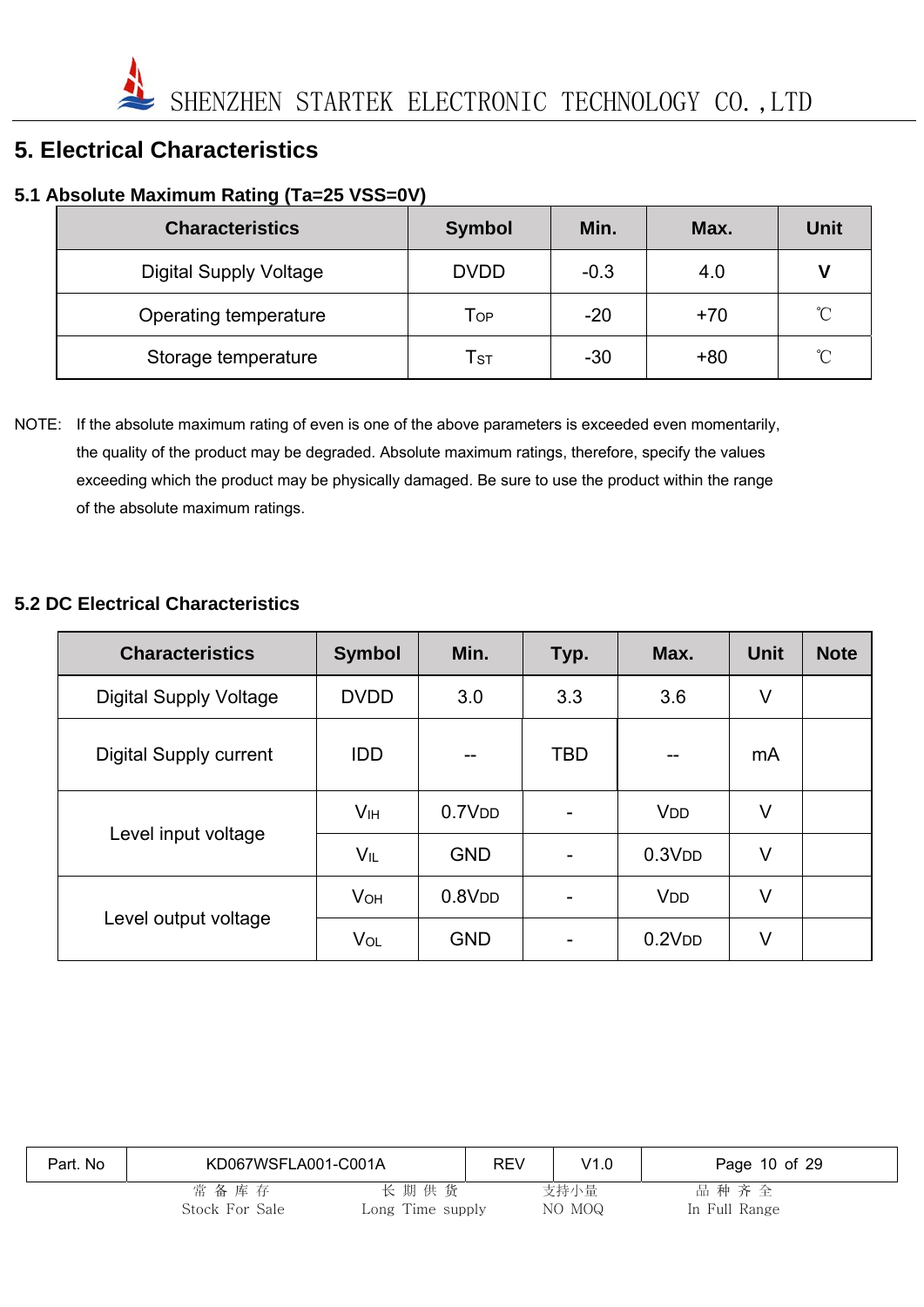#### **5.3 LED Backlight Characteristics**

| <b>Item</b>            | <b>Symbol</b> | Min.  | Typ. | Max. | <b>Unit</b> | <b>Note</b>         |
|------------------------|---------------|-------|------|------|-------------|---------------------|
| <b>Forward Current</b> | IF            |       | 120  | 160  | mA          |                     |
| <b>Forward Voltage</b> | VF            |       | 25.6 |      | V           |                     |
| <b>LCM Luminance</b>   | Lv            |       | 650  | 700  | cd/m2       | Note <sub>3</sub>   |
| <b>LED</b> life time   | Hr            | 50000 | $-$  | --   | Hour        | Note <sub>1,2</sub> |
| Uniformity             | AVg           | 80    | --   | --   | $\%$        | Note <sub>3</sub>   |

The back-light system is edge-lighting type with 24 chips White LED

Note (1) LED life time (Hr) can be defined as the time in which it continues to operate under the condition: Ta=25±3 ℃, typical IL value indicated in the above table until the brightness becomes less than 50%. Note (2) The "LED life time" is defined as the module brightness decrease to 50% original brightness at Ta=25℃ and IL=120mA. The LED lifetime could be decreased if operating IL is larger than 120mA. The constant current driving method is suggested.



BLU CIRCUIT DIAGRAM

| Part. No | KD067WSFLA001-C001A    |                          | REV | V1.0           | Page 11 of 29         |
|----------|------------------------|--------------------------|-----|----------------|-----------------------|
|          | 常备库存<br>Stock For Sale | 长期供货<br>Long Time supply |     | 支持小量<br>NO MOQ | 品种齐全<br>In Full Range |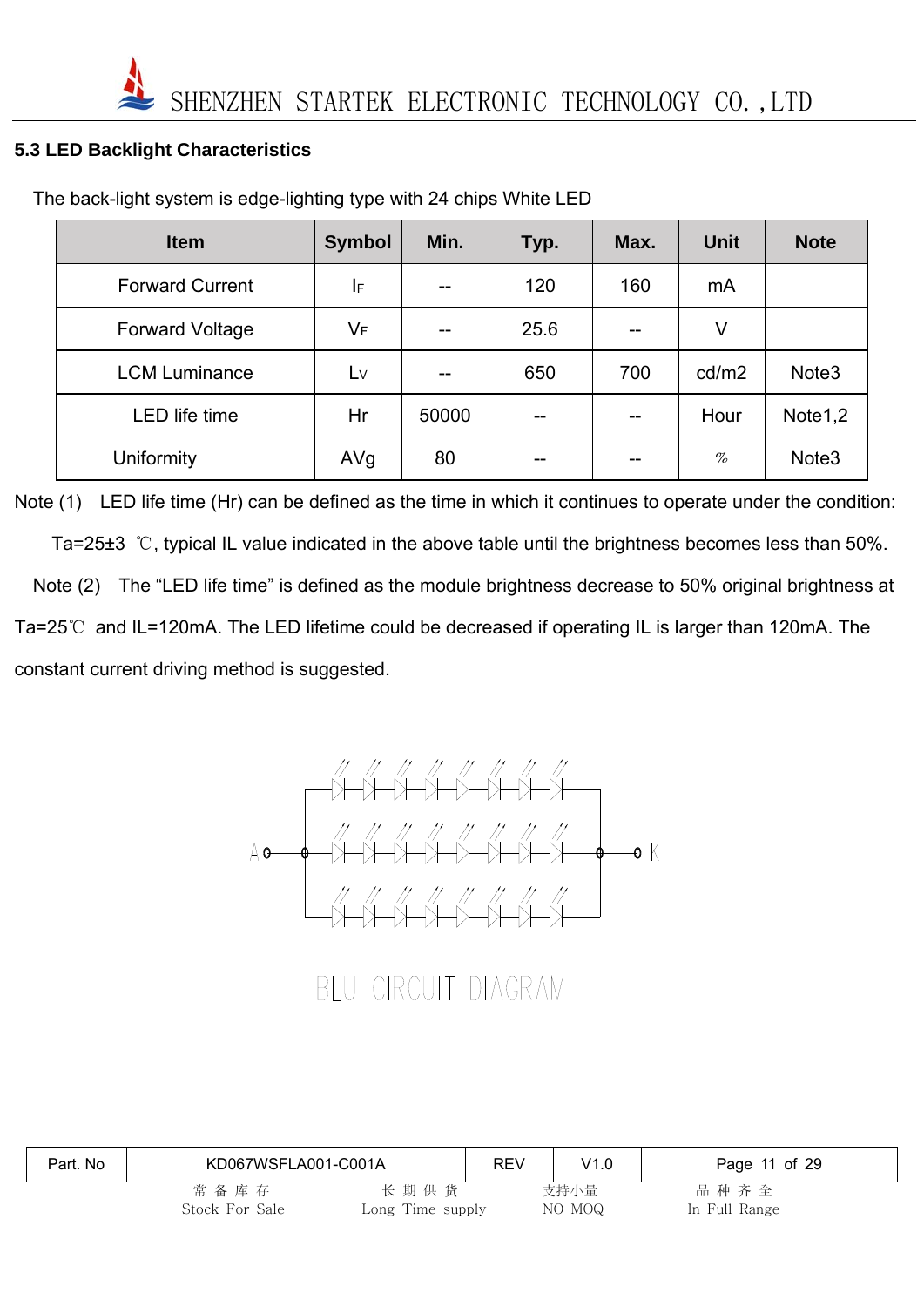





| Part. No | KD067WSFLA001-C001A    |                          | <b>REV</b> | V1.0           | Page 12 of 29         |
|----------|------------------------|--------------------------|------------|----------------|-----------------------|
|          | 常备库存<br>Stock For Sale | 长期供货<br>Long Time supply |            | 支持小量<br>NO MOQ | 品种齐全<br>In Full Range |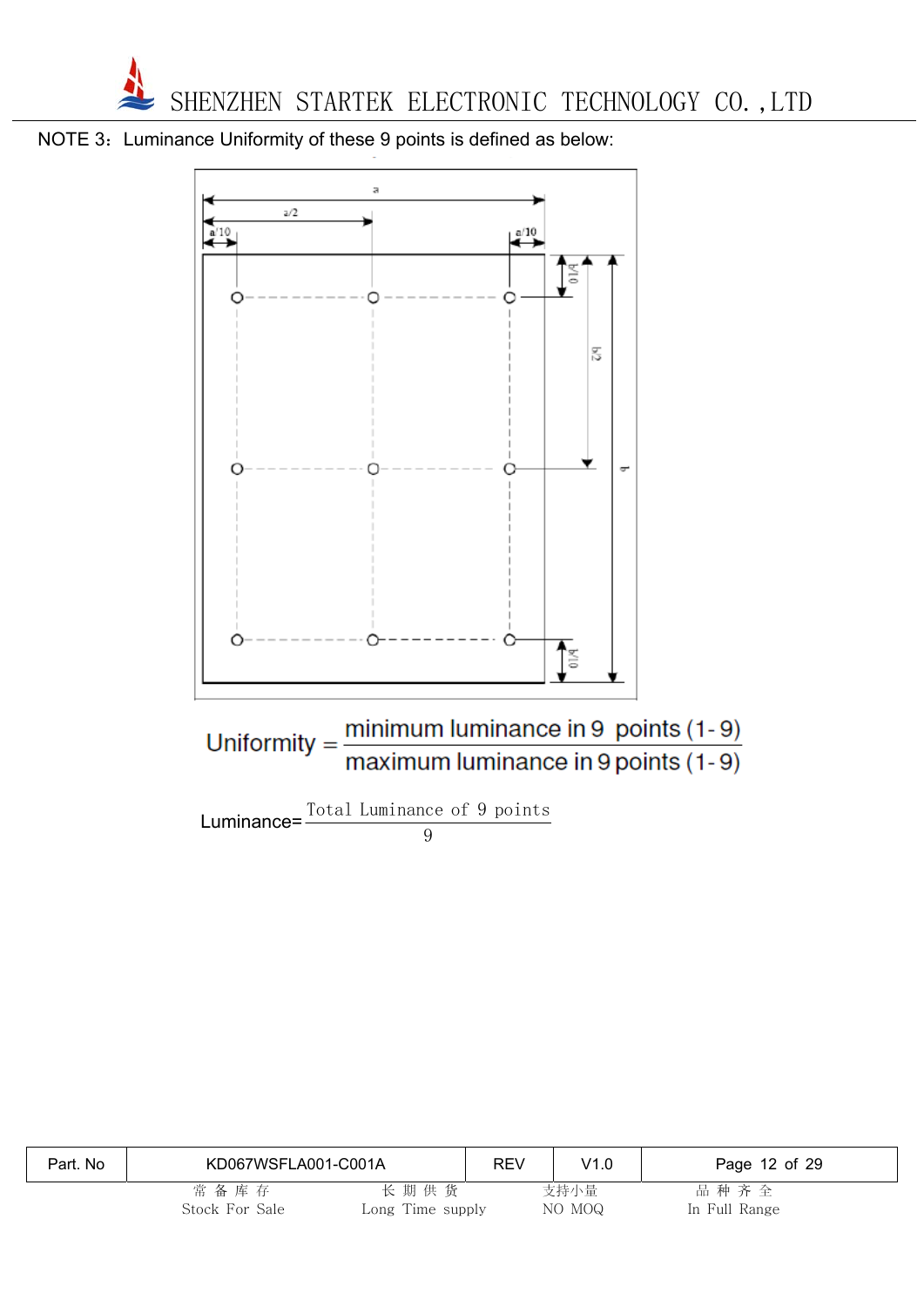# **6. CTP Specification**

# **6.1 Electrical Characteristics**

## **6.1.1 Absolute Maximum Rating**

| <b>Item</b>                 | <b>Symb</b><br>ol | Min.  | Max.  | <b>Unit</b>  | <b>Note</b> |
|-----------------------------|-------------------|-------|-------|--------------|-------------|
| <b>Power Supply Voltage</b> | <b>VDD</b>        | 2.66  | 3.47  | V            |             |
| Operating temperature       | Top               | $-20$ | $+70$ | $^{\circ}$ C | --          |
| Storage temperature         | T <sub>ST</sub>   | $-30$ | $+80$ | °C           | --          |

## **6.1.2 DC Electrical Characteristics (Ta=25**℃**)**

(Ambient temperature:25℃, AVDD=2.8V, VDDIO=1.8V or VDDIO=AVDD)

|          | <b>Item</b>                     | Min.                     | Typ.       | Max.                          | U<br>nit | ote                   |  |
|----------|---------------------------------|--------------------------|------------|-------------------------------|----------|-----------------------|--|
|          | Normal mode operating current   |                          | 8          | 14.5                          | m<br>A   |                       |  |
|          | Green mode operating current    |                          | 3.3        |                               | m<br>A   |                       |  |
|          | Sleep mode operating current    | 70                       |            | 120                           | u<br>A   |                       |  |
|          | Doze mode operating current     |                          | 0.78       |                               | m<br>A   |                       |  |
|          | Digital Input low voltage/VIL   | $-0.3$                   |            | $0.25^{\ast}VD$<br><b>DIO</b> | $\vee$   |                       |  |
|          | Digital Input high voltage/VIH  | $0.75*VDD$<br>IO         |            | VDDIO+<br>0.3                 | $\vee$   |                       |  |
|          | Digital Output low voltage/VOL  |                          |            | $0.15^{\ast}VD$<br><b>DIO</b> | $\vee$   |                       |  |
|          | Digital Output high voltage/VOH | 0.85*VDD<br>IO           |            |                               | $\vee$   |                       |  |
| Part. No | KD067WSFLA001-C001A             |                          | <b>REV</b> | V1.0                          |          | Page 13 of 29         |  |
|          | 常备库存<br>Stock For Sale          | 长期供货<br>Long Time supply |            | 支持小量<br>NO MOQ                |          | 品种齐全<br>In Full Range |  |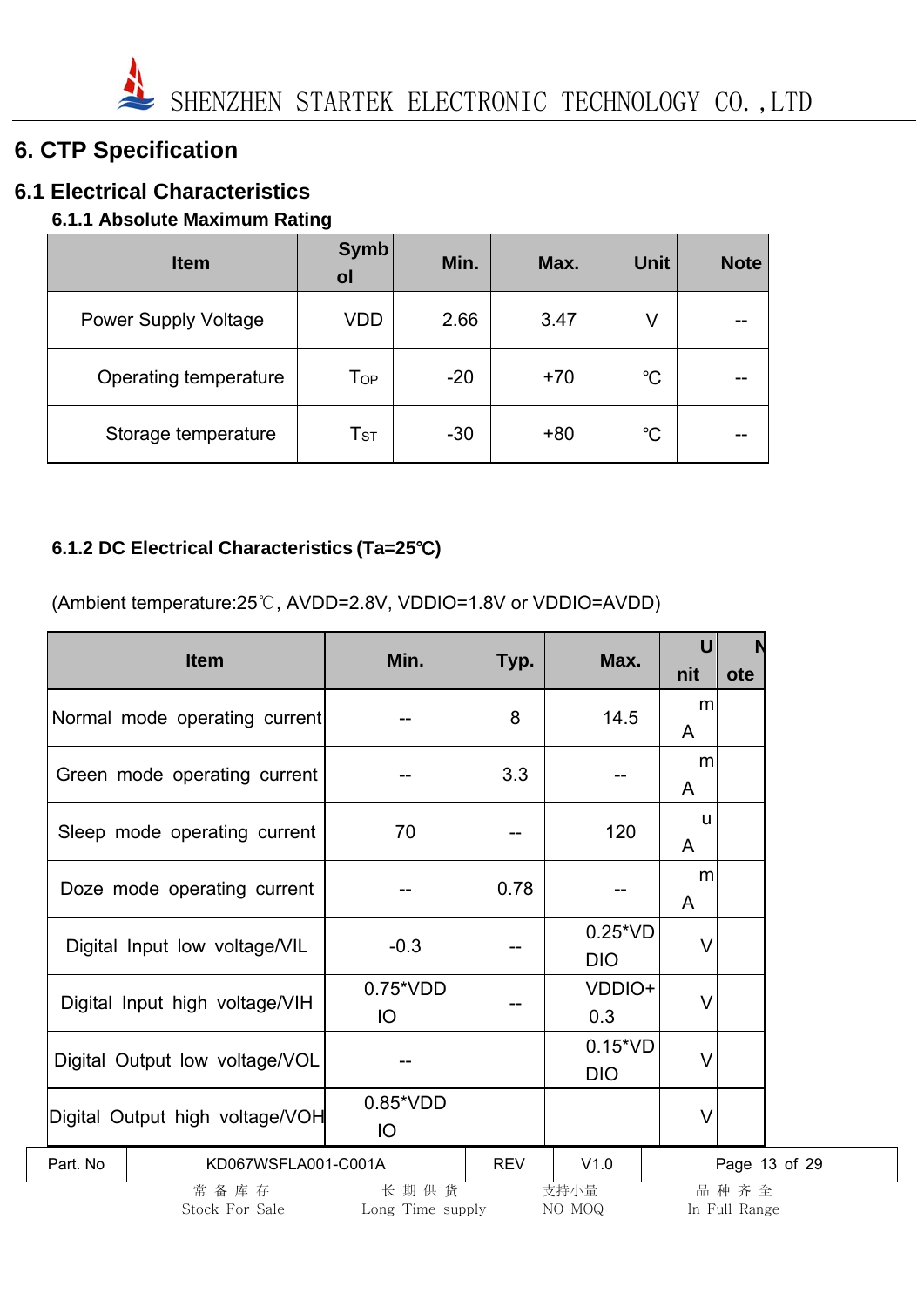

# **6.1.3 AC Characteristics**

| <b>Parameter</b>                   | Min | <b>Typ</b> | Ma           | Un |
|------------------------------------|-----|------------|--------------|----|
|                                    |     |            | $\pmb{\chi}$ | it |
| OSC oscillation frequency          | 59  | 60         | 61           | MH |
|                                    |     |            |              | Ζ  |
| I/O output rise time, low to high  |     | 14         |              | ns |
| I/O output rfall time, high to low |     | 14         | -            | ns |

#### **6.2 I2C Timing**

GT911 provides a standard I2C interface for SCL and SDA to communicate with the host. GT911 always serves as slave device in the system with all communication being initialized by the host. It is strongly recommended that transmission rate be kept at or below 400Kbps. The I2C timing is shown below:



| Part. No | KD067WSFLA001-C001A       |                          | REV | V1.0           | Page 14 of 29         |  |
|----------|---------------------------|--------------------------|-----|----------------|-----------------------|--|
|          | 常 备 库 存<br>Stock For Sale | 长期供货<br>Long Time supply |     | 支持小量<br>NO MOQ | 品种齐全<br>In Full Range |  |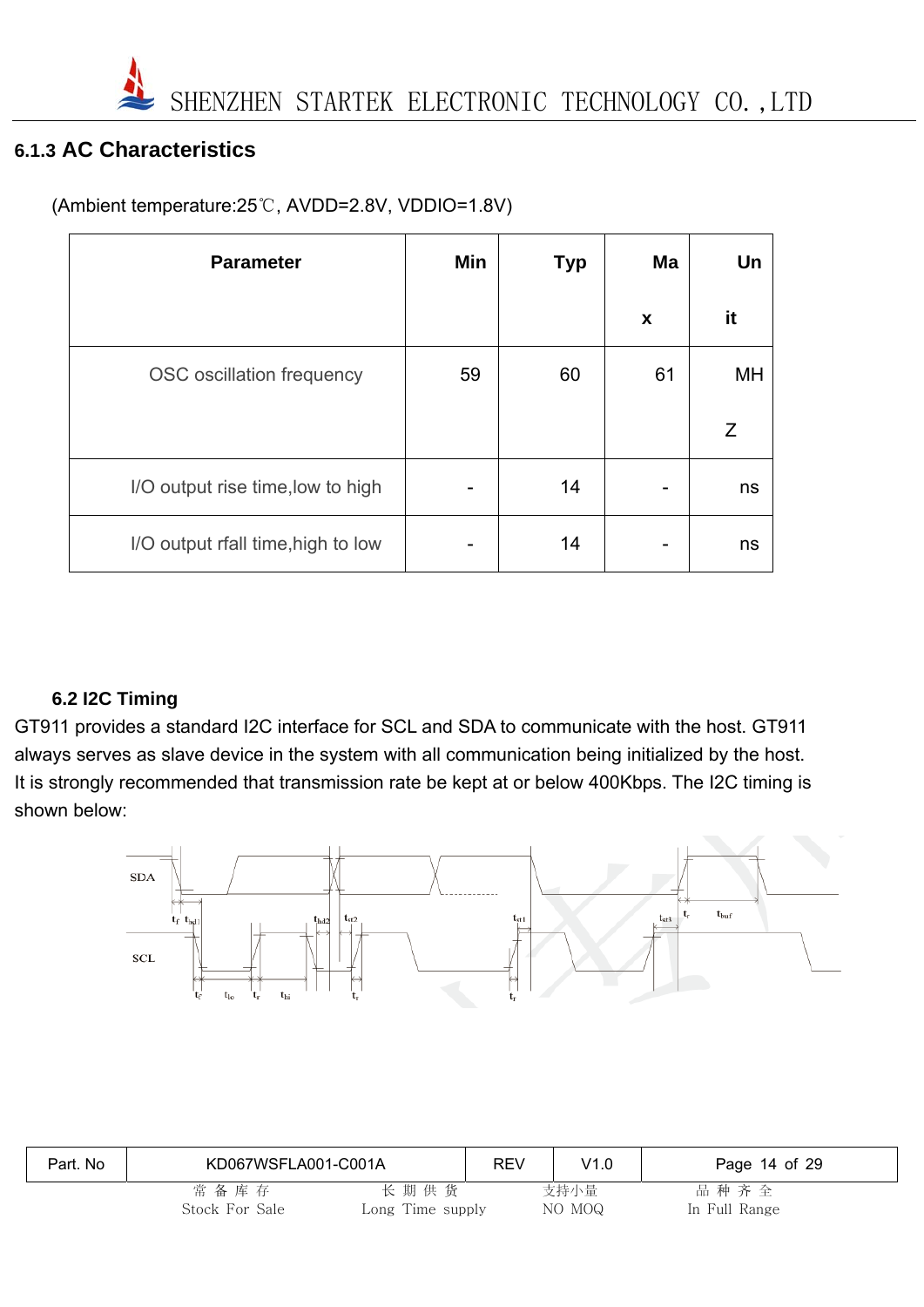

#### Test condition 1: 1.8V host interface voltage, 400Kbps transmission rate, 2K pull-up resistor

| <b>Parameter</b>                   | Symbol           | Min. | Max. | Unit      |
|------------------------------------|------------------|------|------|-----------|
| SCL low period                     | t <sub>lo</sub>  | 1.3  |      | us        |
| SCL high period                    | thi              | 0.6  |      | us        |
| SCL setup time for Start condition | $t_{\rm st1}$    | 0.6  |      | us        |
| SCL setup time for Stop condition  | $t_{st3}$        | 0.6  |      | us        |
| SCL hold time for Start condition  | t <sub>hd1</sub> | 0.6  |      | <b>us</b> |
| SDA setup time                     | $t_{st2}$        | 0.1  |      | us        |
| SDA hold time                      | t <sub>hd2</sub> | 0    |      | us        |

#### Test condition 2: 3.3V host interface voltage, 400Kbps transmission rate, 2K pull-up resistor

| <b>Parameter</b>                   | Symbol           | Min. | Max. | Unit      |
|------------------------------------|------------------|------|------|-----------|
| SCL low period                     | $t_{\rm lo}$     | 1.3  |      | us        |
| SCL high period                    | t <sub>hi</sub>  | 0.6  |      | us        |
| SCL setup time for Start condition | $t_{\rm st1}$    | 0.6  |      | us        |
| SCL setup time for Stop condition  | $t_{st3}$        | 0.6  |      | <b>us</b> |
| SCL hold time for Start condition  | t <sub>hd1</sub> | 0.6  |      | us        |
| SDA setup time                     | $t_{st2}$        | 0.1  |      | <b>us</b> |
| SDA hold time                      | $t_{hd2}$        | 0    |      | us        |

GT911 supports two I2C slave addresses: 0xBA/0xBB and 0x28/0x29. The host can select the address by changing the status of Reset and INT pins during the power-on initialization phase. See the diagram below for configuration methods and timings:

| Part. No | KD067WSFLA001-C001A |                  | <b>REV</b> | V1.0   | Page 15 of 29 |
|----------|---------------------|------------------|------------|--------|---------------|
|          | 常备库存                | 长期供货             |            | 支持小量   | 品种齐全          |
|          | Stock For Sale      | Long Time supply |            | NO MOQ | In Full Range |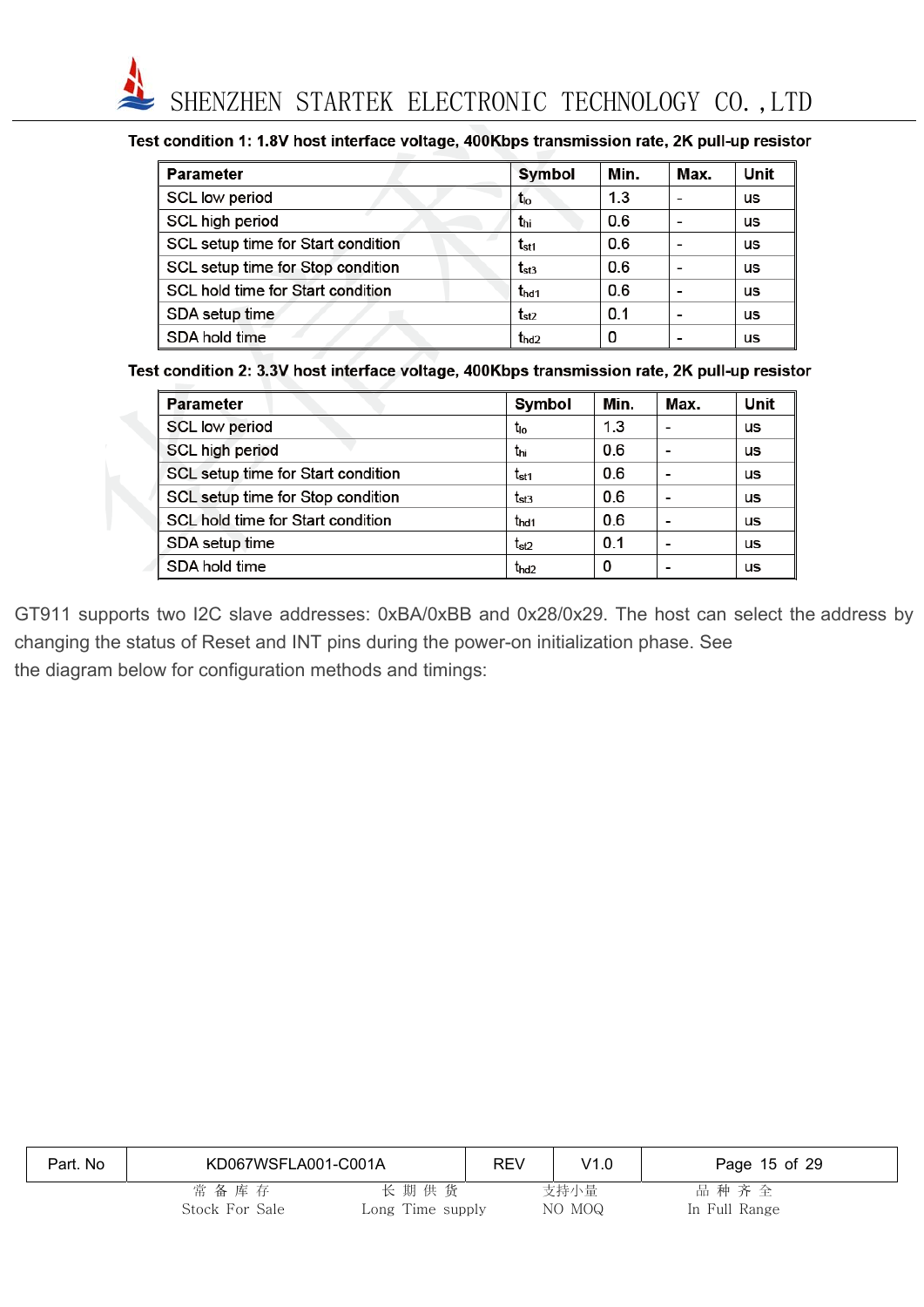

#### **Power-on Timing:**



#### Timing for host resetting GT911:



#### Timing for setting slave address to 0x28/0x29:



| Part. No | KD067WSFLA001-C001A    |                          | REV | V1.0           | Page 16 of 29         |
|----------|------------------------|--------------------------|-----|----------------|-----------------------|
|          | 常备库存<br>Stock For Sale | 长期供货<br>Long Time supply |     | 支持小量<br>NO MOQ | 品种齐全<br>In Full Range |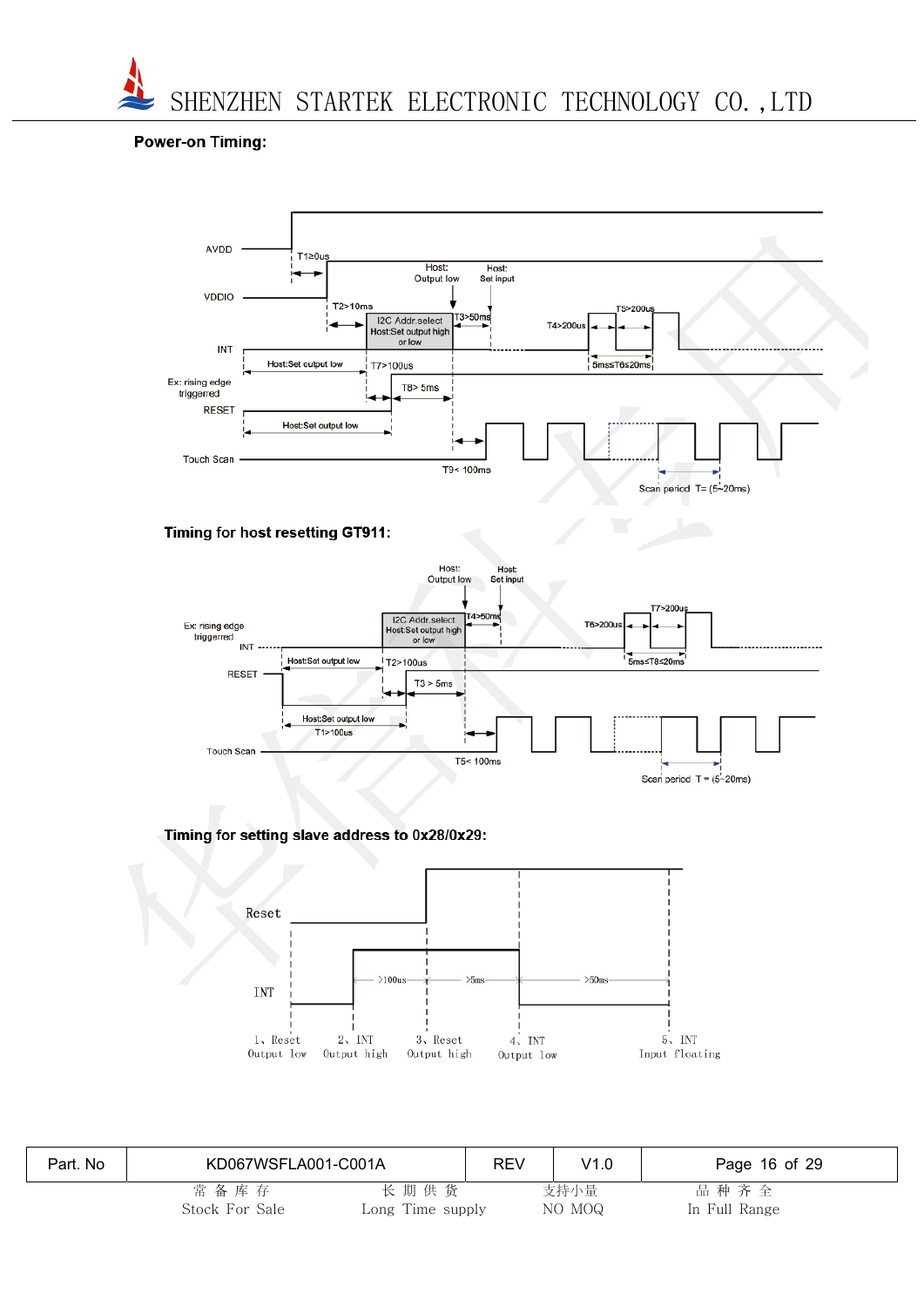

### **Timing for setting slave address to 0xBA/0xBB:**

#### a) Data Transmission

(For example: device address is 0xBA/0xBB)

Communication is always initiated by the host. Valid Start condition is signaled by pulling SDA line from "high" to "low" when SCL line is "high". Data flow or address is transmitted after the Start condition.

All slave devices connected to I<sup>2</sup>C bus should detect the 8-bit address issued after Start condition and send the correct ACK. After receiving matching address, GT911 acknowledges by configuring SDA line as output port and pulling SDA line low during the ninth SCL cycle. When receiving unmatched address, namely, not 0XBA or 0XBB, GT911 will stay in an idle state.

For data bytes on SDA, each of 9 serial bits will be sent on nine SCL cycles. Each data byte consists of 8 valid data bits and one ACK or NACK bit sent by the recipient. The data transmission is valid when SCL line is "high".

When communication is completed, the host will issue the STOP condition. Stop condition implies the transition of SDA line from "low" to "high" when SCL line is "high".

#### b) Writing Data to GT911

(For example: device address is 0xBA/0xBB)



#### **Timing for Write Operation**

| Part. No | KD067WSFLA001-C001A |                  | REV | V1.0   | Page 17 of 29 |
|----------|---------------------|------------------|-----|--------|---------------|
|          | 常备库存                | 长期供货             |     | 支持小量   | 品种齐全          |
|          | Stock For Sale      | Long Time supply |     | NO MOQ | In Full Range |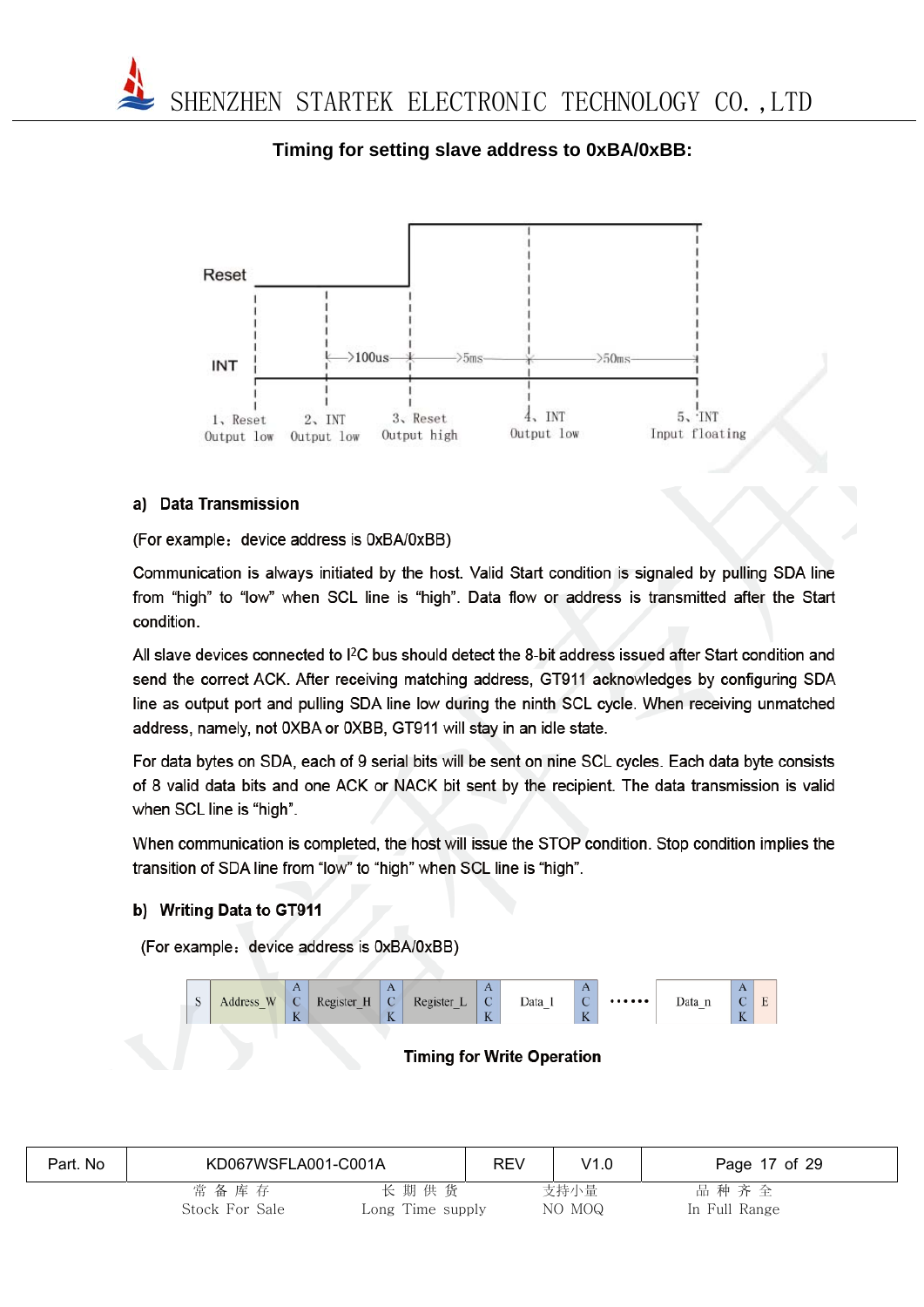

The diagram above displays the timing sequence of the host writing data onto GT911. First, the host issues a Start condition. Then, the host sends 0XBA (address bits and R/W bit; R/W bit as 0 indicates Write operation) to the slave device.

After receiving ACK, the host sends the 16-bit register address (where writing starts) and the 8-bit data bytes (to be written onto the register).

The location of the register address pointer will automatically add 1 after every Write Operation. Therefore, when the host needs to perform Write Operations on a group of registers of continuous addresses, it is able to write continuously. The Write Operation is terminated when the host issues the Stop condition.

#### c) Reading Data from GT911

(For example: device address is 0xBA/0xBB)



#### **Timing for Read Operation**

The diagram above is the timing sequence of the host reading data from GT911. First, the host issues a Start condition and sends 0XBA (address bits and R/W bit; R/W bit as 0 indicates Write operation) to the slave device.

After receiving ACK, the host sends the 16-bit register address (where reading starts) to the slave device. Then the host sets register addresses which need to be read.

Also after receiving ACK, the host issues the Start condition once again and sends 0XBB (Read Operation). After receiving ACK, the host starts to read data.

GT911 also supports continuous Read Operation and, by default, reads data continuously. Whenever receiving a byte of data, the host sends an ACK signal indicating successful reception. After receiving the last byte of data, the host sends a NACK signal followed by a STOP condition which terminates communication.

| Part. No | KD067WSFLA001-C001A    |                          | REV | V1.0           | Page 18 of 29         |  |
|----------|------------------------|--------------------------|-----|----------------|-----------------------|--|
|          | 常备库存<br>Stock For Sale | 长期供货<br>Long Time supply |     | 支持小量<br>NO MOQ | 品种齐全<br>In Full Range |  |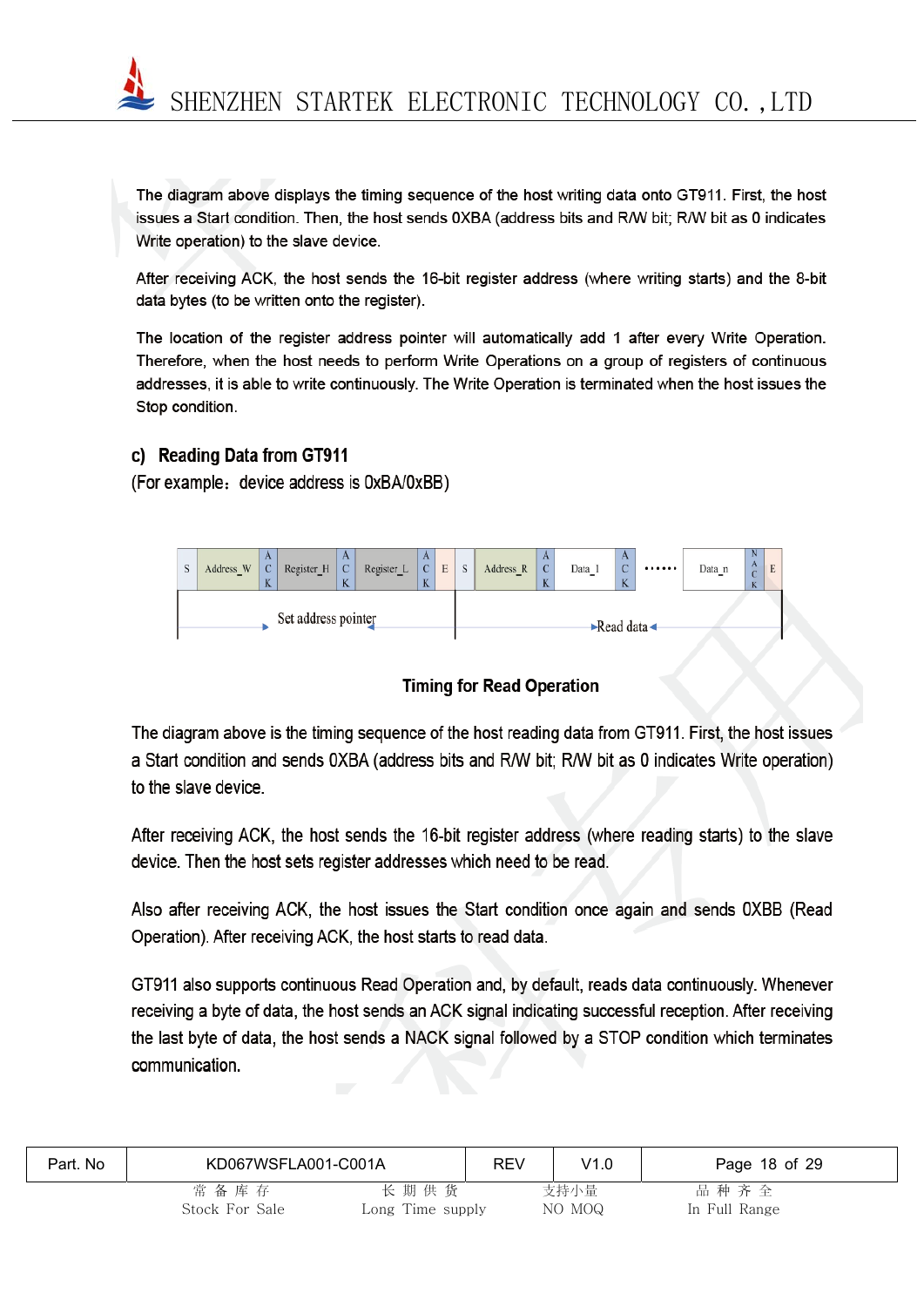

**7. AC Characteristic TBD** 

| Part. No | KD067WSFLA001-C001A    |                          | <b>REV</b> | V1.0           | Page 19 of 29         |
|----------|------------------------|--------------------------|------------|----------------|-----------------------|
|          | 常备库存<br>Stock For Sale | 长期供货<br>Long Time supply |            | 支持小量<br>NO MOQ | 品种齐全<br>In Full Range |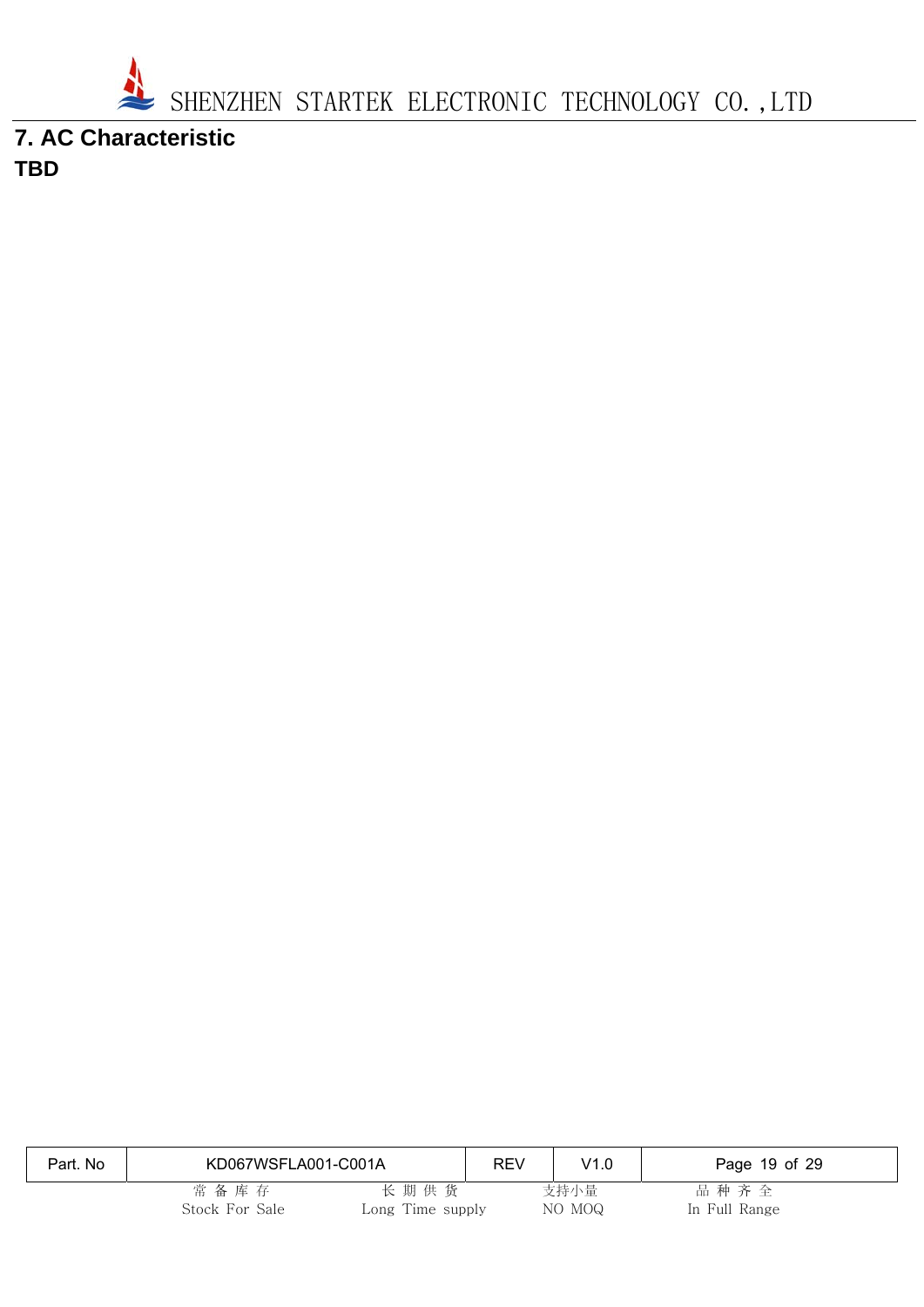

# **8. LCD Module Out-Going Quality Level**

### **8.1 VISUAL & FUNCTION INSPECTION STANDARD**

#### **8.1.1 Inspection conditions**

Inspection performed under the following conditions is recommended.

Temperature : 25±5℃ Humidity : 65%±10%RH Viewing Angle : Normal viewing Angle. Illumination: Single fluorescent lamp (300 to 700Lux) Viewing distance:30-50cm ☜ ☜ Upper Polarizer Upper Bottom glass 渝 Light Source **Bottom Polarizer** 

8.1.2 Definition



Zone A : Effective Viewing Area(Character or Digit can be seen)

Zone B : Viewing Area except Zone A

Zone C Cover (Zone A+Zone B) which can not be seen after assembly by customer .)

Zone D : IC Bonding Area

Note:

 As a general rule ,visual defects in Zone C can be ignored when it doesn't effect product function or appearance after assembly by customer

| Part. No | KD067WSFLA001-C001A |                  | <b>REV</b> | V1.0   | Page 20 of 29 |
|----------|---------------------|------------------|------------|--------|---------------|
|          | 常备库存                | 长期供货             |            | 支持小量   | 品种齐全          |
|          | Stock For Sale      | Long Time supply |            | NO MOQ | In Full Range |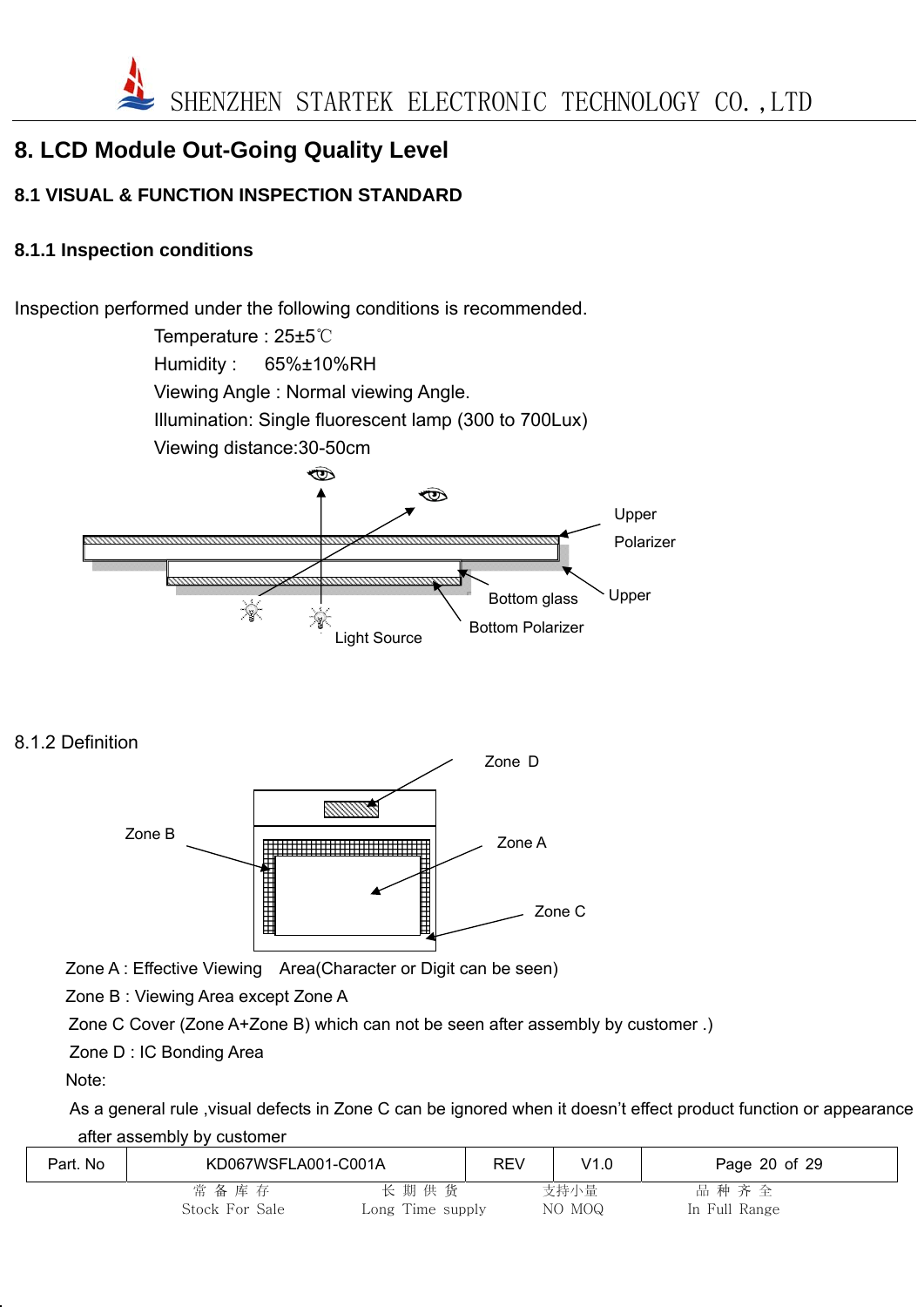

### **8.1.3 Sampling Plan**

According to GB/T 2828-2003 ; , normal inspection, Class II AQL:

| Major defect | Minor defect |  |  |  |
|--------------|--------------|--|--|--|
| 0.65         |              |  |  |  |

LCD: Liquid Crystal Display , TP: Touch Panel , LCM: Liquid Crystal Module

| <b>No</b>      | Items to be               | <b>Criteria</b>                                                                                                                          | <b>Classification of</b> |
|----------------|---------------------------|------------------------------------------------------------------------------------------------------------------------------------------|--------------------------|
|                | inspected                 |                                                                                                                                          | defects                  |
| 1              | <b>Functional defects</b> | 1) No display, Open or miss line<br>2) Display abnormally, Short<br>3) Backlight no lighting, abnormal<br>lighting.<br>4) TP no function | Major                    |
| 2              | Missing                   | Missing component                                                                                                                        |                          |
| 3              | Outline dimension         | Overall outline dimension beyond the<br>drawing is not allowed                                                                           |                          |
| 4              | Color tone                | limited<br>Color unevenness, refer to<br>sample                                                                                          |                          |
| 5              | Spot Line defect          | Light dot , Dim spot, Polarizer<br>Bubble;<br>Polarizer accidented spot.                                                                 | Minor                    |
| 6              | Soldering<br>appearance   | Good soldering, Peeling off is not<br>allowed.                                                                                           |                          |
| $\overline{7}$ | LCD/Polarizer/TP          | Black/White spot/line, scratch, crack,<br>etc.                                                                                           |                          |

| Part. No | KD067WSFLA001-C001A       |                          | <b>REV</b> | V1.0           | Page 21 of 29         |
|----------|---------------------------|--------------------------|------------|----------------|-----------------------|
|          | 常 备 库 存<br>Stock For Sale | 长期供货<br>Long Time supply |            | 支持小量<br>NO MOQ | 品种齐全<br>In Full Range |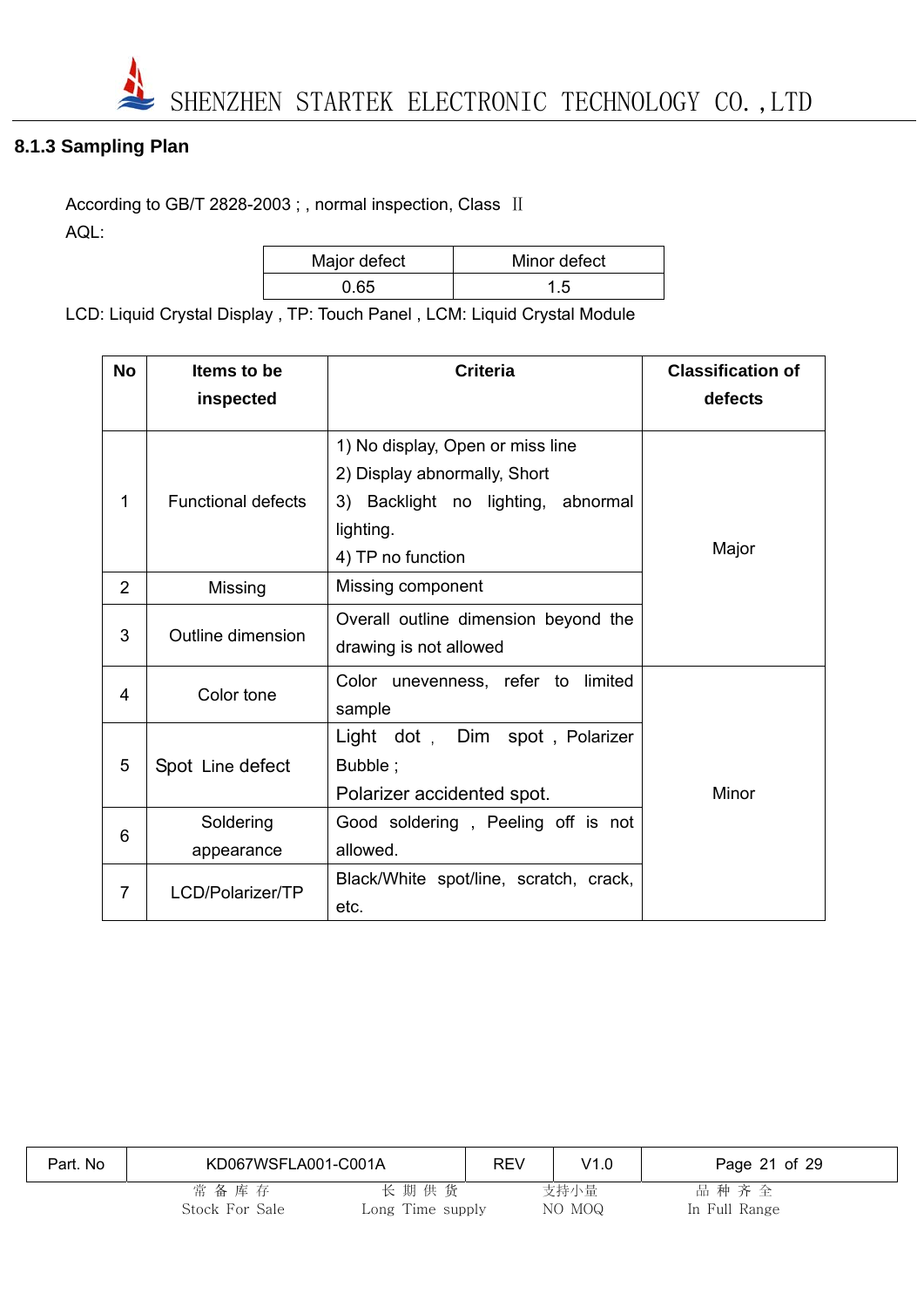

# **8.1.4 Criteria (Visual)**

| Number                                                                    | Items                         |                                                     | Criteria(mm)                                       |  |          |  |
|---------------------------------------------------------------------------|-------------------------------|-----------------------------------------------------|----------------------------------------------------|--|----------|--|
| LCD<br>1.0<br>Crack/Broken<br>NOTE:<br>X: Length<br>Y: Width<br>Z: Height | (1) The edge of LCD<br>broken |                                                     |                                                    |  |          |  |
| L: Length of ITO,                                                         |                               | $\pmb{\times}$                                      | Y                                                  |  | Z        |  |
| T: Height of LCD                                                          |                               | $≤3.0mm$                                            | <inner border="" line="" of<br="">the seal</inner> |  | $\leq$ T |  |
|                                                                           | (2)LCD corner broken          | $\mathsf X$<br>Y<br>Z<br>$≤3.0mm$<br>$\leq$ T<br>≤L |                                                    |  |          |  |
| (3) LCD crack<br>Crack<br>Not allowed                                     |                               |                                                     |                                                    |  |          |  |

| Part. No | KD067WSFLA001-C001A       |                          | <b>REV</b> | V1.0           | Page 22 of 29         |  |
|----------|---------------------------|--------------------------|------------|----------------|-----------------------|--|
|          | 常 备 库 存<br>Stock For Sale | 长期供货<br>Long Time supply |            | 支持小量<br>NO MOQ | 品种齐全<br>In Full Range |  |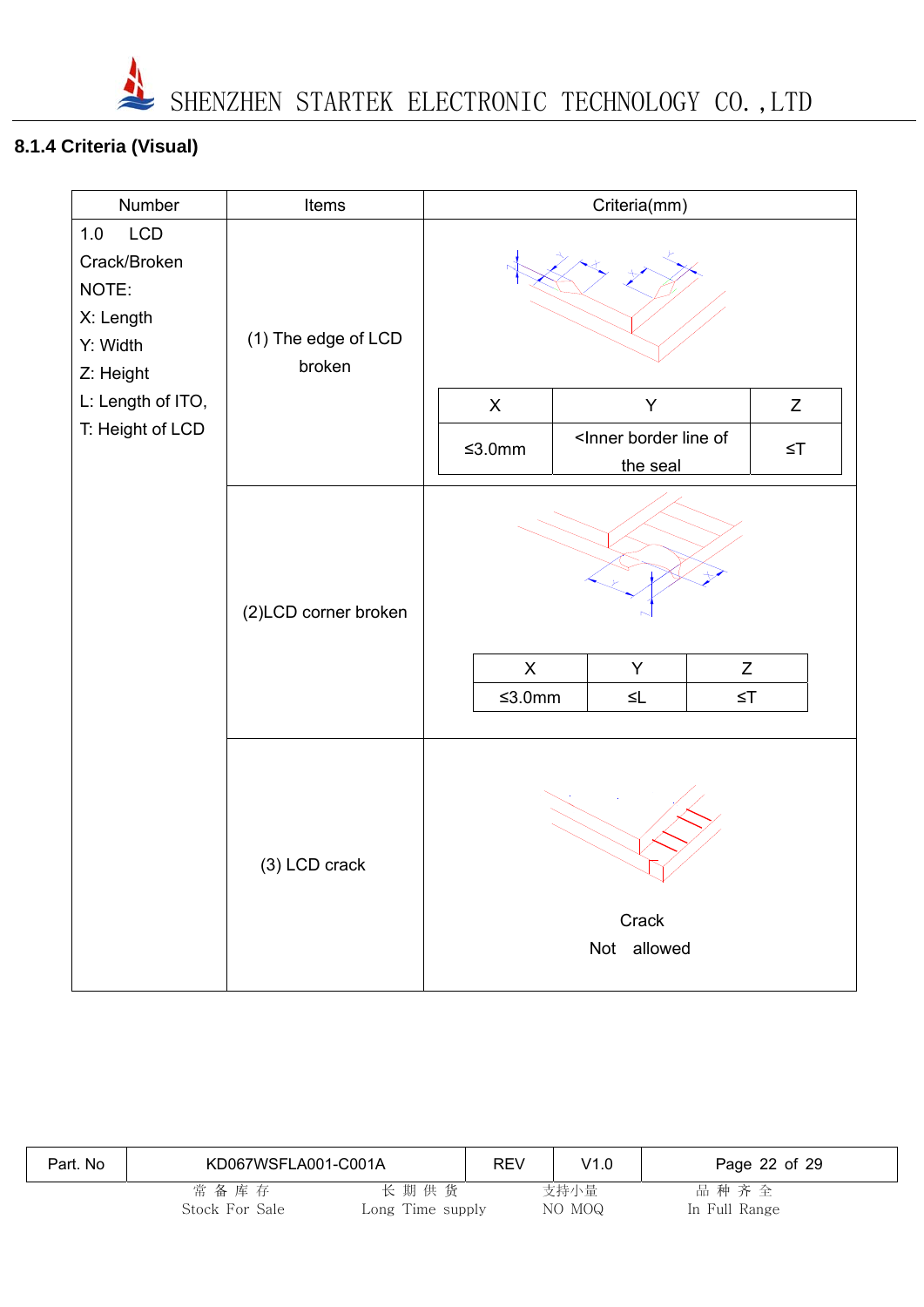| Spot defect      | 1) light dot (LCD/TP/Polarizer black/white spot, light dot, pinhole,<br>dent, stain) |                         |                          |   |              |  |  |
|------------------|--------------------------------------------------------------------------------------|-------------------------|--------------------------|---|--------------|--|--|
|                  |                                                                                      |                         | <b>Acceptable Qty</b>    |   |              |  |  |
|                  | Zone<br>$C1 - C1$                                                                    | A                       | B                        |   | $\mathsf{C}$ |  |  |
|                  | $\Phi \leq 0.10$                                                                     |                         | Ignore                   |   |              |  |  |
|                  | $0.10 < \Phi \le 0.25$                                                               |                         | 4( distance $\geq$ 10mm) |   |              |  |  |
|                  | X<br>$0.25 < \Phi \leq 0.35$                                                         |                         | 3                        |   | Ignore       |  |  |
|                  | Φ > 0.4                                                                              |                         | $\overline{0}$           |   |              |  |  |
| $\Phi = (X+Y)/2$ | 2Dim spot (LCD/TP/Polarizer dim dot, light leakage, dark spot)                       |                         |                          |   |              |  |  |
|                  |                                                                                      |                         | <b>Acceptable Qty</b>    |   |              |  |  |
|                  | Zone                                                                                 | A                       | B                        |   | $\mathsf C$  |  |  |
|                  | Size (mm)<br>$\Phi \leq 0.1$                                                         |                         | Ignore                   |   |              |  |  |
|                  | $0.10 < \Phi \leq 0.25$                                                              |                         | 4( distance $\geq$ 10mm) |   |              |  |  |
|                  | $0.25 < \Phi \leq 0.35$                                                              |                         | 3                        |   | Ignore       |  |  |
|                  | Φ > 0.4                                                                              |                         | O                        |   |              |  |  |
|                  | Polarizer accidented spot<br>$\circled{3}$                                           |                         |                          |   |              |  |  |
|                  | Zone                                                                                 |                         | <b>Acceptable Qty</b>    |   |              |  |  |
|                  | Size (mm)                                                                            | A                       | B                        |   | C            |  |  |
|                  | $\Phi \leq 0.2$                                                                      |                         | Ignore                   |   |              |  |  |
|                  | $0.3 < \Phi \le 0.5$                                                                 |                         | 3(distance $\geq$ 10mm)  |   | Ignore       |  |  |
| 2.0              | Φ > 0.5                                                                              |                         |                          |   |              |  |  |
|                  | 4) Pixel bad points (light dot, Dim dot, color dot)                                  |                         |                          |   |              |  |  |
|                  |                                                                                      |                         | <b>Acceptable Qty</b>    |   |              |  |  |
|                  | Zone                                                                                 | A                       |                          | B | C            |  |  |
|                  | Size (mm)<br>$\Phi \leq 0.15$                                                        | Ignore                  |                          |   |              |  |  |
|                  | $0.2 < \Phi \leq 0.3$                                                                | 2(distance $\geq$ 10mm) |                          |   | Ignore       |  |  |
|                  | $\Phi > 0.4$                                                                         | 1                       |                          |   |              |  |  |
|                  | <b>Bubble</b><br>(5)<br>Polarizer                                                    |                         |                          |   |              |  |  |
|                  |                                                                                      |                         |                          |   |              |  |  |
|                  | Zone                                                                                 |                         | <b>Acceptable Qty</b>    |   |              |  |  |
|                  | Size (mm)                                                                            | A                       | B                        |   | $\mathsf{C}$ |  |  |
|                  | $\Phi \leq 0.2$                                                                      | Ignore                  |                          |   |              |  |  |
|                  | $0.3 < \Phi \leq 0.4$                                                                | 4(distance $\geq$ 10 m) |                          |   |              |  |  |
|                  | $0.4 < \Phi \le 0.5$                                                                 | 3                       |                          |   | Ignore       |  |  |
|                  | Φ>0.5                                                                                | 1                       |                          |   |              |  |  |

| Part. No | KD067WSFLA001-C001A |                  | REV | V1.0   | Page 23 of 29 |
|----------|---------------------|------------------|-----|--------|---------------|
|          | 常备库存                | 长期供货             |     | 支持小量   | 品种齐全          |
|          | Stock For Sale      | Long Time supply |     | NO MOQ | In Full Range |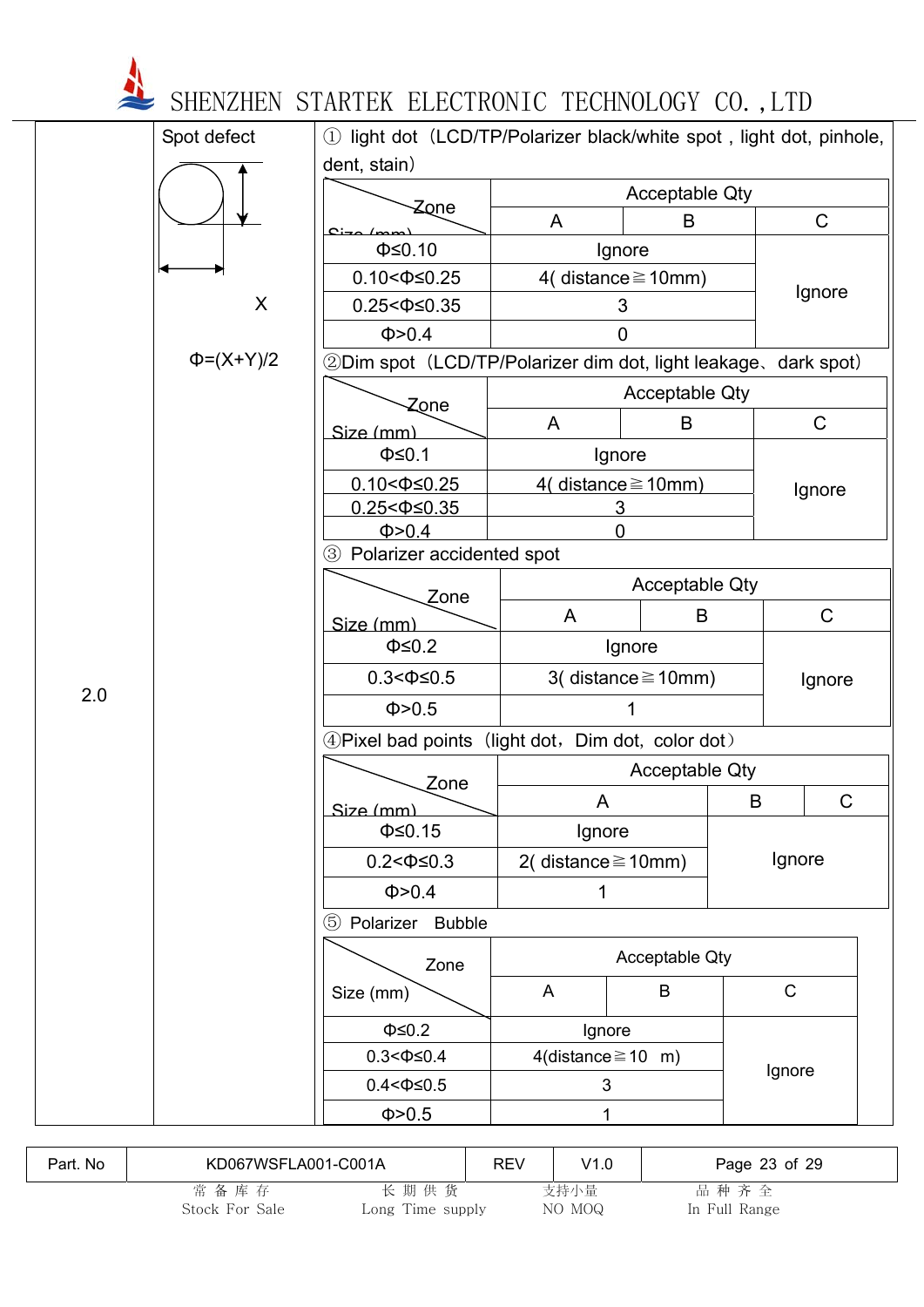|     |                                           |                                                                                                                                                                                                                                                   | Length(m)    |                       | Acceptable Qty |        |
|-----|-------------------------------------------|---------------------------------------------------------------------------------------------------------------------------------------------------------------------------------------------------------------------------------------------------|--------------|-----------------------|----------------|--------|
|     | Line defect                               | Width(mm)                                                                                                                                                                                                                                         | m)           | A                     | B              | C      |
|     | (LCD/TP                                   | $\Phi \leq 0.05$                                                                                                                                                                                                                                  | Ignore       | Ignore                |                |        |
| 3.0 | /Polarizer backlight<br>black/white line, | $0.05 < W \leq 0.06$                                                                                                                                                                                                                              | $L \leq 4.0$ | $N \leq 3$            |                | Ignore |
|     | scratch, stain)                           | $0.07 < W \leq 0.08$                                                                                                                                                                                                                              | $L \leq 3.0$ | $N \leq 2$            |                |        |
|     |                                           | 0.08 < W                                                                                                                                                                                                                                          |              | Define as spot defect |                |        |
| 4.0 | Electronic Comp<br>onents SMT             | Not allow missing parts, solderless connection, cold solder joint, mis<br>match, The positive and negative polarity opposite                                                                                                                      |              |                       |                |        |
| 5.0 | Display color& B<br>rightness             | 1. Color: Measuring the color coordinates, The measurement standar<br>d according to the datasheet or samples.<br>Brightness: Measuring the brightness of White screen, The meas<br>2.<br>urement standard according to the datasheet or Samples. |              |                       |                |        |
| 6.0 | LCD Mura                                  | By 5% ND filter invisible.                                                                                                                                                                                                                        |              |                       |                |        |

|     | <b>CTP</b> |                  |                         |        |                        |        |
|-----|------------|------------------|-------------------------|--------|------------------------|--------|
|     | Related    | <b>CTP Cover</b> | Size $\Phi$ (mm)        |        | Acceptable Qty         |        |
|     |            | sensor           |                         | A      | B                      | C      |
|     | accidented |                  | $\Phi \leq 0.1$         | Ignore |                        |        |
| 7.0 |            | black/white      | $0.15 < \Phi \leq 0.25$ | 4      | (distance $\geq$ 10mm) | Ignore |
|     |            | spot             | $0.25 < \Phi \leq 0.35$ | 3      |                        |        |
|     |            |                  | $\Phi > 0.4$            |        |                        |        |
|     |            |                  |                         |        |                        |        |

| Part. No | KD067WSFLA001-C001A    |                          | <b>REV</b> | V1.0           | Page 24 of 29         |
|----------|------------------------|--------------------------|------------|----------------|-----------------------|
|          | 常备库存<br>Stock For Sale | 长期供货<br>Long Time supply |            | 支持小量<br>NO MOQ | 品种齐全<br>In Full Range |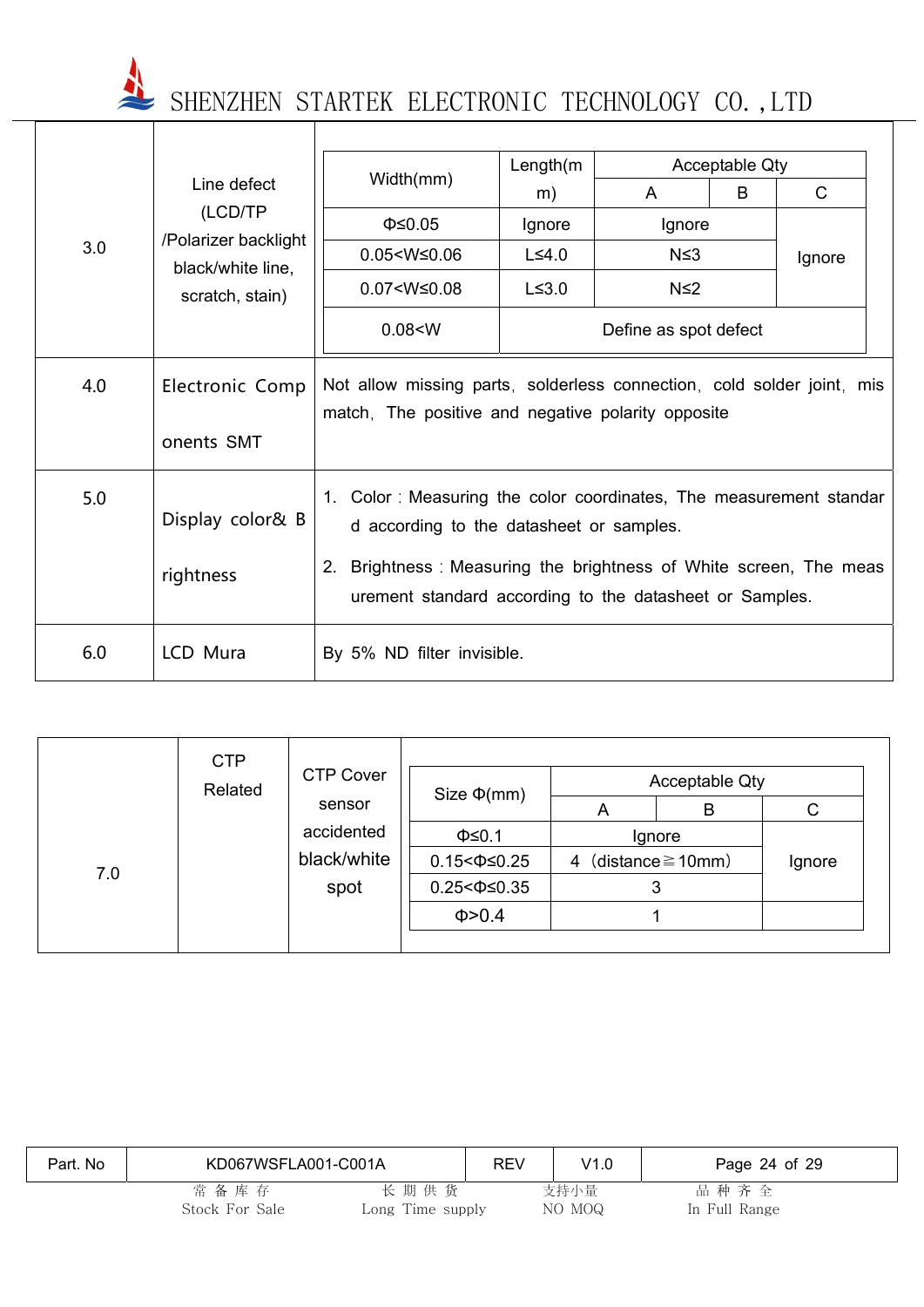|                                                               | <b>CTP Cover</b><br>scratch                                   | Width(mm)<br>$\Phi \leq 0.05$<br>$0.05 < W \le 0.06$<br>$0.07 < W \le 0.08$<br>0.08 < W            | Ignore(<br>mm)<br>Ignore<br>$L \leq 4.0$<br>$L \leq 3.0$                                             | A<br>Define as spot defect                                                                | Acceptable Qty<br>$\mathsf{C}$<br>B<br>Ignore<br>$N \leq 3$<br>$N \leq 2$ |  |
|---------------------------------------------------------------|---------------------------------------------------------------|----------------------------------------------------------------------------------------------------|------------------------------------------------------------------------------------------------------|-------------------------------------------------------------------------------------------|---------------------------------------------------------------------------|--|
|                                                               | <b>CTP</b><br>Cover<br>Pinhole/<br>Lack of ink                | Zone<br>Size (mm)<br>$\Phi \leq 0.2$<br>$0.2 < \Phi \le 0.3$<br>$0.3 < \Phi \leq 0.4$<br>Φ > 0.4   |                                                                                                      | Acceptable Qty<br>$\mathsf{C}$<br>Ignore<br>$4$ (distance $\geq 10$ mm)<br>3<br>$\pmb{0}$ |                                                                           |  |
|                                                               | <b>CTP</b><br><b>Bonding</b><br>bubble/<br>accidented<br>spot | Size $\Phi$ (mm)<br>$\Phi \leq 0.1$<br>$0.15 < \Phi \leq 0.2$<br>$0.2 < \Phi \le 0.25$<br>Φ > 0.25 | A                                                                                                    | Acceptable Qty<br>B<br>Ignore<br>$3$ (distance $\geq 10$ mm)<br>$\overline{2}$<br>0       |                                                                           |  |
|                                                               | Assembly<br>deflection                                        | beyond the edge of backlight ≤0.2mm                                                                |                                                                                                      |                                                                                           |                                                                           |  |
| TP cover<br>broken<br>X : length<br>Y : width<br>$Z :$ height |                                                               | $\mathbf X$<br>$\mathbf Y$<br>X≤0.5mm<br>$Y \leq 0.5$ mm<br>Circuitry broken is not allowed.       | $\ensuremath{\mathbf{Z}}$<br>Z <cover<br>thicknes<br/><math display="inline">\rm S</math></cover<br> |                                                                                           | Y                                                                         |  |

| Part. No | KD067WSFLA001-C001A    |                          | <b>REV</b> | V1.0           | Page 25 of 29         |
|----------|------------------------|--------------------------|------------|----------------|-----------------------|
|          | 常备库存<br>Stock For Sale | 长期供货<br>Long Time supply |            | 支持小量<br>NO MOQ | 品种齐全<br>In Full Range |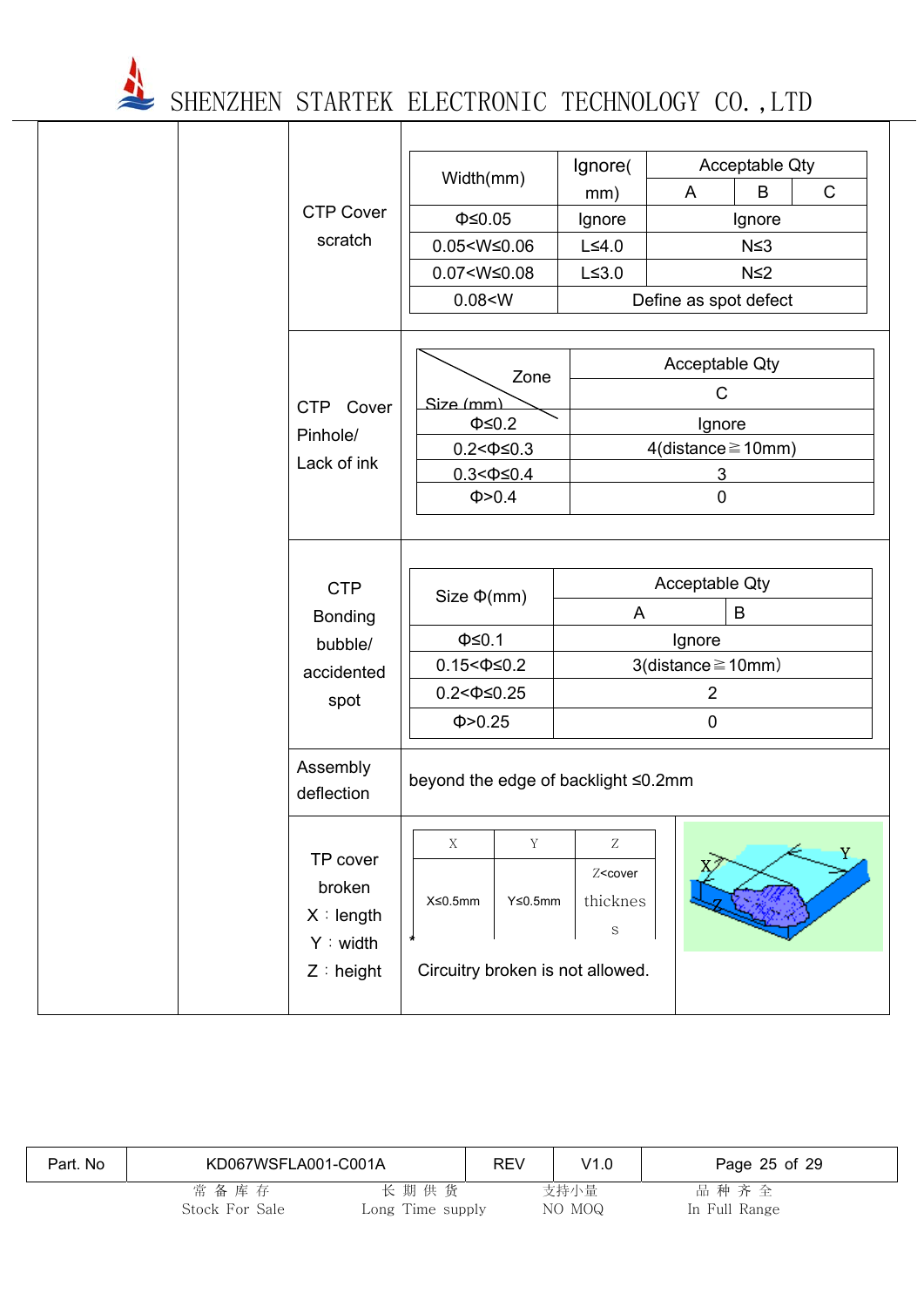

Y

Z

|  |              | X                                  | Y              | Z                              |  |
|--|--------------|------------------------------------|----------------|--------------------------------|--|
|  | TP cover     |                                    |                | Z <lcd< th=""><th></th></lcd<> |  |
|  | broken       | $X \leq 0.3$ mm                    | $Y \le 0.3$ mm | thicknes                       |  |
|  | X : length   |                                    |                | S                              |  |
|  | Y : width    |                                    |                |                                |  |
|  | $Z :$ height | * Circuitry broken is not allowed. |                |                                |  |
|  |              |                                    |                |                                |  |

## Criteria ( functional items)

| <b>Number</b> | Items                 | Criteria (mm) |
|---------------|-----------------------|---------------|
|               | No display            | Not allowed   |
| 2             | Missing segment       | Not allowed   |
| 3             | Short                 | Not allowed   |
| 4             | Backlight no lighting | Not allowed   |
| 5             | TP no function        | Not allowed   |
|               |                       |               |

| Part. No | KD067WSFLA001-C001A    |                          | <b>REV</b> | V1.0           | Page 26 of 29         |
|----------|------------------------|--------------------------|------------|----------------|-----------------------|
|          | 常备库存<br>Stock For Sale | 长期供货<br>Long Time supply |            | 支持小量<br>NO MOQ | 品种齐全<br>In Full Range |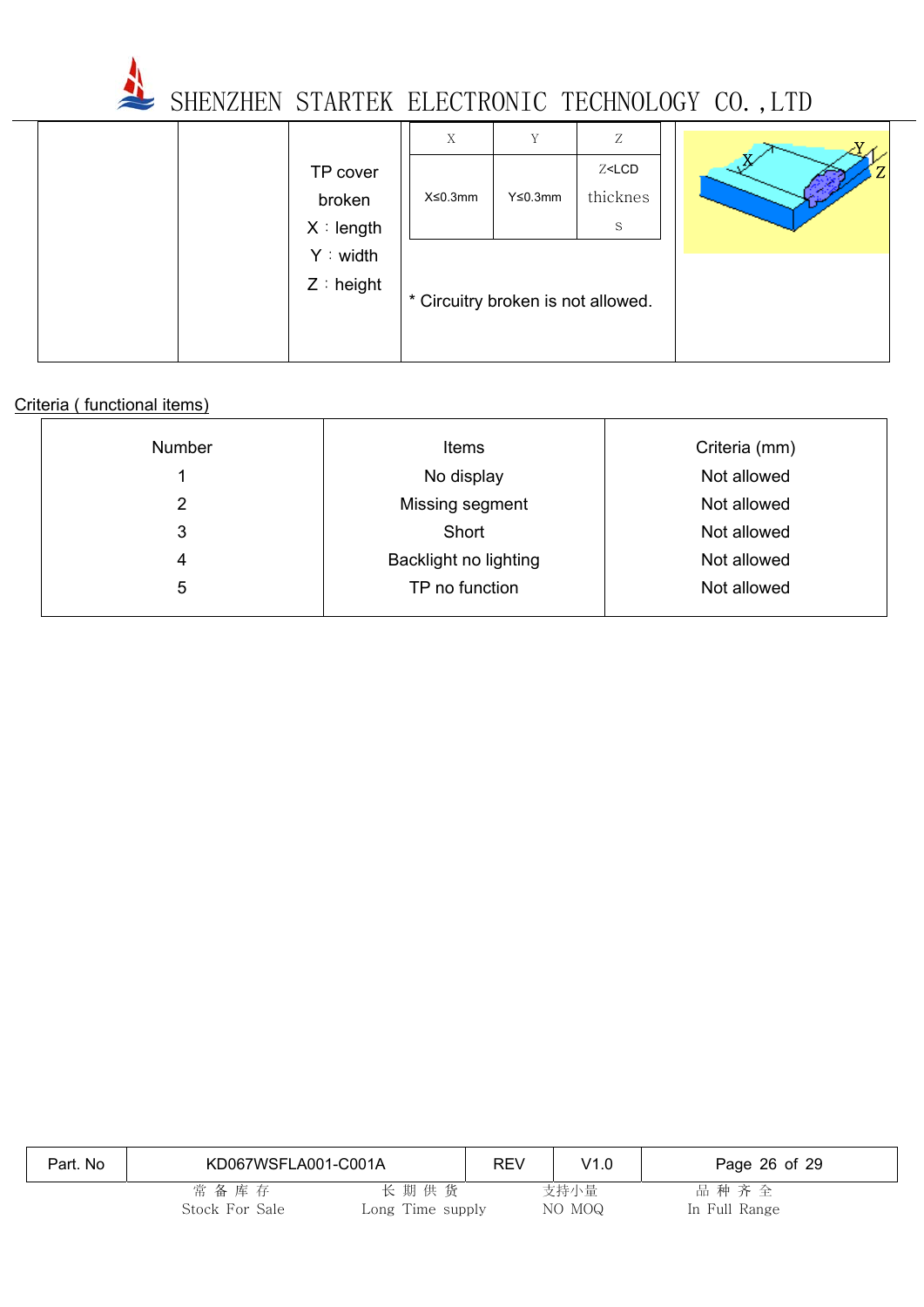# **9. Reliability Test Result**

| <b>Item</b>                       | <b>Condition</b>                                              | <b>Inspection after test</b>     |
|-----------------------------------|---------------------------------------------------------------|----------------------------------|
| <b>High Temperature Operating</b> | 70℃,96H                                                       |                                  |
| Low Temperature Operating         | $-20^{\circ}$ C, 96HR                                         |                                  |
| <b>High Temperature Storage</b>   | 80°C, 96HR                                                    |                                  |
| Low Temperature Storage           | $-30^{\circ}$ C, 96HR                                         | Inspection after 2~4hours        |
| High Temperature & High           |                                                               | storage at room temperature, the |
| <b>Humidity Operating</b>         | +60℃, 90% RH, 96 hours.                                       | sample shall be free from        |
| Thermal Shock (Non-               | $-20^{\circ}$ C,30 min $\leftrightarrow$ 70 $\circ$ C,30 min, | defects:                         |
| operation)                        | Change time: 5min 20CYC.                                      | 1.Air bubble in the LCD;         |
|                                   | C=150pF, R=330,5points/panel                                  | 2.Non-display;                   |
| <b>ESD</b> test                   | Air:±8KV, 5times; Contact:±6KV, 5 times;                      | 3. Missing segments/line;        |
|                                   | (Environment: 15℃~35℃, 30%~60%).                              | 4. Glass crack;                  |
|                                   | Frequency range:10~55Hz, Stroke:1.5mm                         | 5. Current IDD is twice higher   |
| Vibration (Non-operation)         | Sweep:10Hz~55Hz~10Hz 2 hours for each direction of            | than initial value.              |
|                                   | X.Y.Z. (6 hours for total) (Package condition).               |                                  |
| <b>Box Drop Test</b>              | 1 Corner 3 Edges 6 faces, 80cm (MEDIUM BOX)                   |                                  |

Remark:

1.The test samples should be applied to only one test item.

2.Sample size for each test item is 5~10pcs.

3.For Damp Proof Test, Pure water(Resistance>10MΩ) should be used.

4.In case of malfunction defect caused by ESD damage, if it would be recovered to normal state after resetting, it would be

judged as a good part.

5.Failure Judgment Criterion: Basic Specification, Electrical Characteristic, Mechanical Characteristic, Optical Characteristic.

| Part. No | KD067WSFLA001-C001A |                  | REV | V1.0   | Page 27 of 29 |
|----------|---------------------|------------------|-----|--------|---------------|
|          | 常备库存                | 长期供货             |     | 支持小量   | 品种齐全          |
|          | Stock For Sale      | Long Time supply |     | NO MOQ | In Full Range |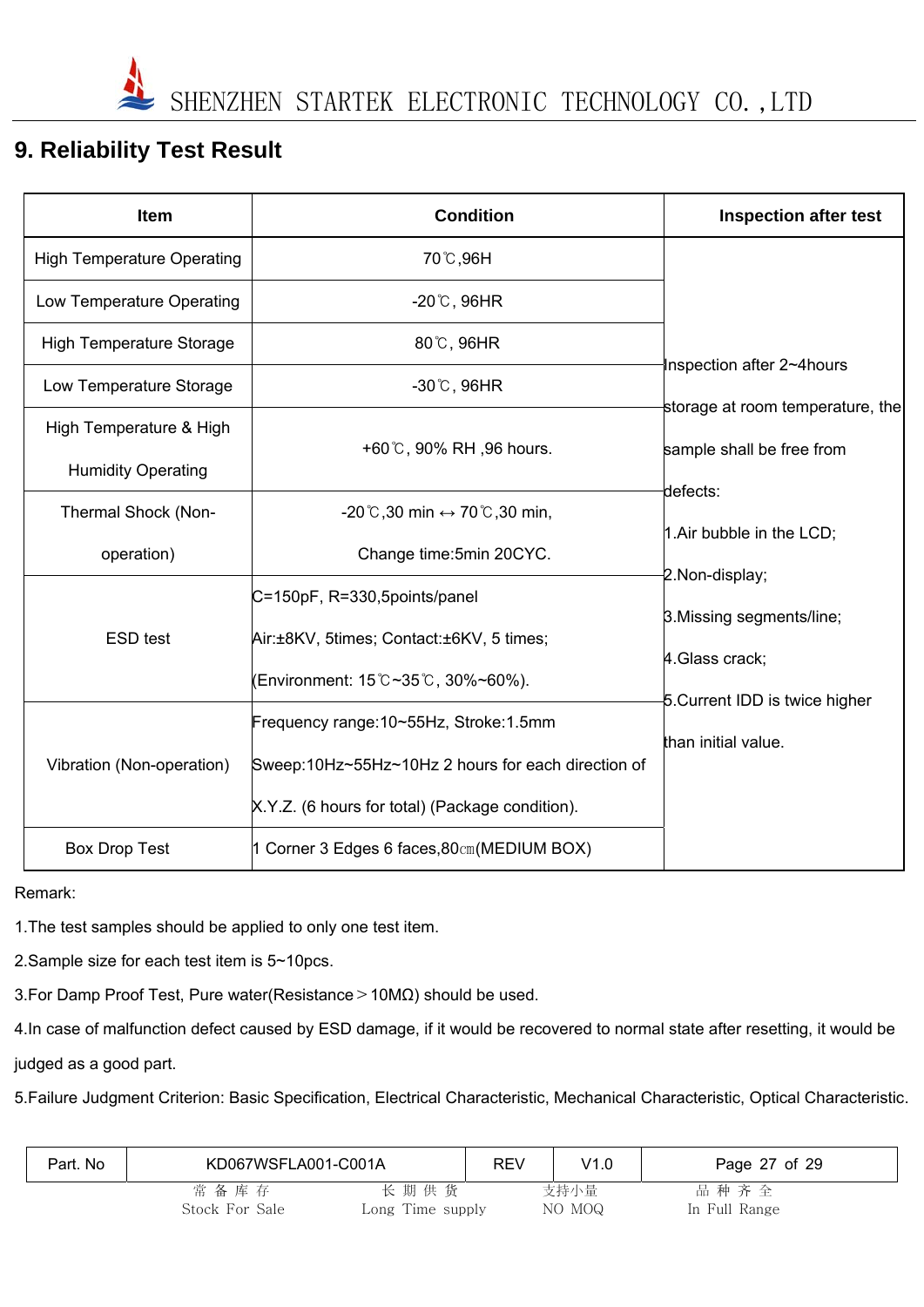

# **10. Cautions and Handling Precautions**

## **10.1 Handling and Operating the Module**

(1) When the module is assembled, it should be attached to the system firmly.

Do not warp or twist the module during assembly work.

(2) Protect the module from physical shock or any force. In addition to damage, this may cause improper operation or damage to the module and back-light unit.

(3) Note that polarizer is very fragile and could be easily damaged. Do not press or scratch the surface.

(4) Do not allow drops of water or chemicals to remain on the display surface.

If you have the droplets for a long time, staining and discoloration may occur.

(5) If the surface of the polarizer is dirty, clean it using some absorbent cotton or soft cloth.

(6) The desirable cleaners are water, IPA (Isopropyl Alcohol) or Hexane.

Do not use ketene type materials (ex. Acetone), Ethyl alcohol, Toluene, Ethyl acid or Methyl chloride. It might permanent damage to the polarizer due to chemical reaction.

(7) If the liquid crystal material leaks from the panel, it should be kept away from the eyes or mouth. In case of contact with hands, legs, or clothes, it must be washed away thoroughly with soap.

(8) Protect the module from static; it may cause damage to the CMOS ICs.

(9) Use finger-stalls with soft gloves in order to keep display clean during the incoming inspection and assembly process.

(10) Do not disassemble the module.

(11) Protection film for polarizer on the module shall be slowly peeled off just before use so that the electrostatic charge can be minimized.

(12) Pins of I/F connector shall not be touched directly with bare hands.

(13) Do not connect, disconnect the module in the "Power ON" condition.

(14) Power supply should always be turned on/off by the item 6.1 Power On Sequence &6.2 Power Off Sequence

### **10.2 Storage and Transportation.**

(1) Do not leave the panel in high temperature, and high humidity for a long time.

It is highly recommended to store the module with temperature from 0 to 35 ℃ and relative humidity of less than 70%

(2) Do not store the TFT-LCD module in direct sunlight.

(3) The module shall be stored in a dark place. When storing the modules for a long time, be sure to adopt effective measures for protecting the modules from strong ultraviolet radiation, sunlight, or fluorescent light.

(4) It is recommended that the modules should be stored under a condition where no condensation is allowed. Formation of dewdrops may cause an abnormal operation or a failure of the module.

In particular, the greatest possible care should be taken to prevent any module from being operated where condensation has occurred inside.

(5) This panel has its circuitry FPC on the bottom side and should be handled carefully in order not to be stressed.

| Part. No | KD067WSFLA001-C001A |                  | <b>REV</b> | V1.0   | Page 28 of 29 |
|----------|---------------------|------------------|------------|--------|---------------|
|          | 常备库存                | 长期供货             |            | 支持小量   | 品种齐全          |
|          | Stock For Sale      | Long Time supply |            | NO MOQ | In Full Range |